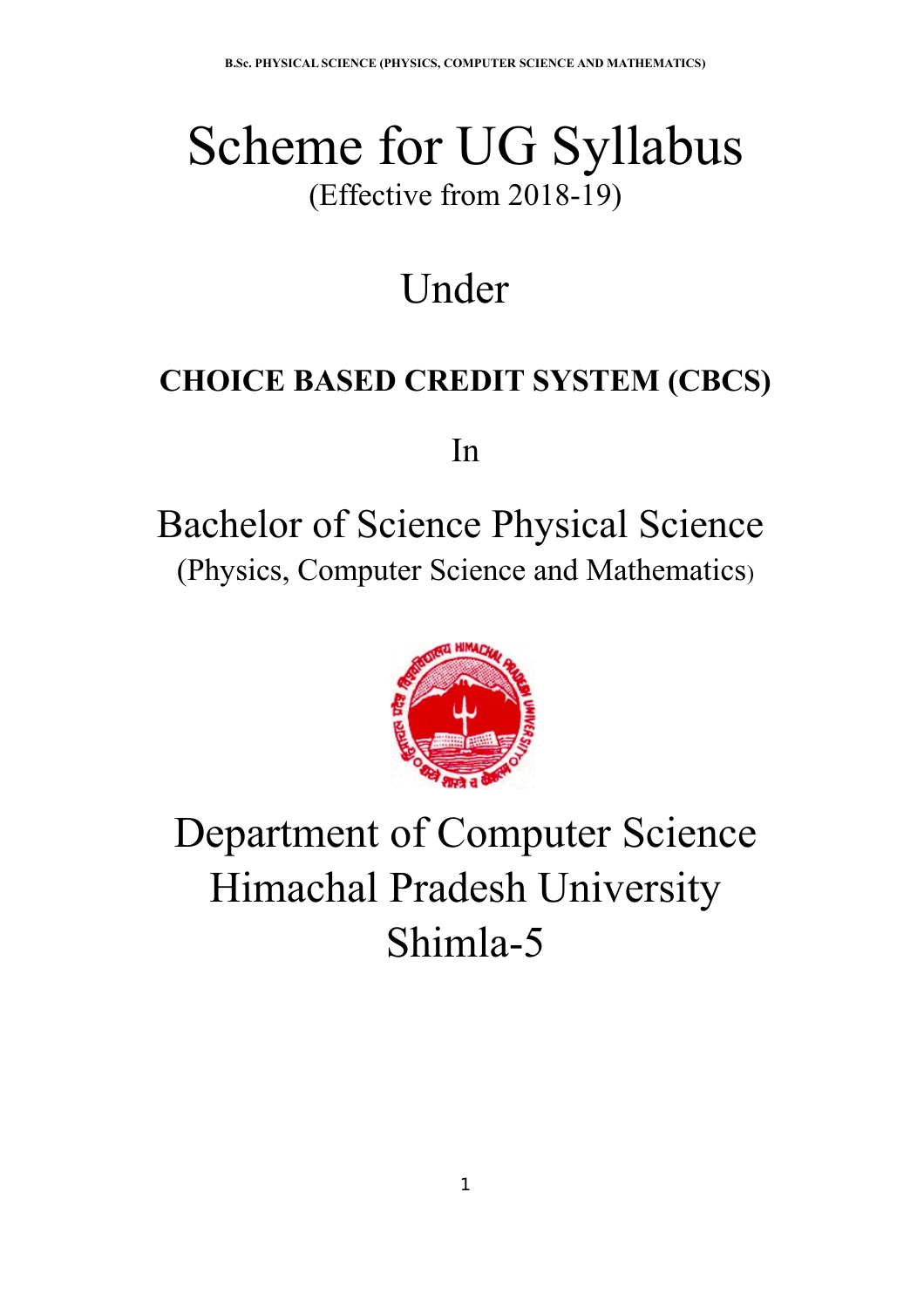## **CHOICE BASED CREDIT SYSTEM (CBCS):**

The CBCS provides an opportunity for the students to choose courses from the prescribed courses comprising core, elective/minor or skill based courses. The courses can be evaluated following the grading system, which is considered to be better than the conventional marks system. Therefore, it is necessary to introduce uniform grading system in the entire higher education in India. This will benefit the students to move across institutions within India to begin with and across countries. The uniform grading system will also enable potential employers in assessing the performance of the candidates. In order to bring uniformity in evaluation system and computation of the Cumulative Grade Point Average (CGPA) based on student's performance in examinations, the UGC has formulated the guidelines to be followed.

## **Outline of Choice Based Credit System:**

1. **Core Course:** A course, which should compulsorily be studied by a candidate as a core requirement is termed as a Core course.

2. Elective Course: Generally a course which can be chosen from a pool of courses and which may be very specific or specialized or advanced or supportive to the discipline/ subject of study or which provides an extended scope or which enables an exposure to some other discipline/subject/domain or nurtures the candidate's proficiency/skill is called an Elective Course.

2.1 **Discipline Specific Elective (DSE) Course**: Elective courses may be offered by the main discipline/subject of study is referred to as Discipline Specific Elective. The University/Institute may also offer discipline related Elective courses of interdisciplinary nature (to be offered by main discipline/subject of study).

2.2 **Dissertation/Project:** An elective course designed to acquire special/advanced knowledge, such as supplement study/support study to a project work, and a candidate studies such a course on his own with an advisory support by a teacher/faculty member is called dissertation/project.

3. Ability Enhancement Courses (AEC)/Competency Improvement Courses/Skill Development Courses/Foundation Course: The Ability Enhancement (AE) Courses may be of two kinds: AE Compulsory Course (AECC) and AE Elective Course (AEEC). "AECC" courses are the courses based upon the content that leads to Knowledge enhancement. They ((i) Environmental Science, (ii) English/MIL (Modern Indian Language) Communication are mandatory for all disciplines. AEEC courses are value-based and/or skill-based and are aimed at providing hands-on-training, competencies, skills, etc.

3.1 **AE Compulsory Course (AECC**): Environmental Science, English Communication/MIL Communication.

3.2 **AE Elective Course (AEEC):** These courses may be chosen from a pool of courses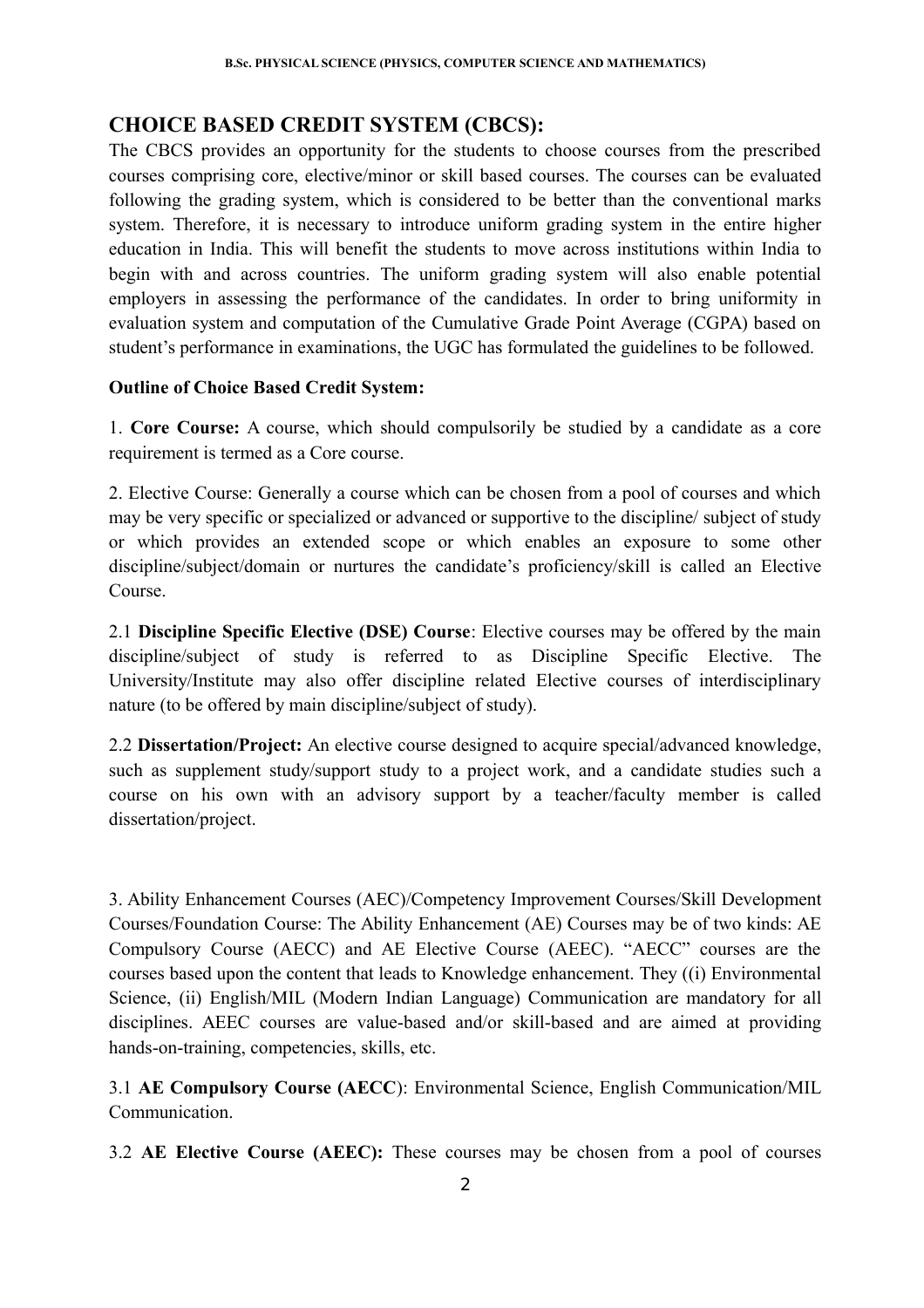designed to provide value-based and/or skill-based instruction.

Project work/Dissertation is considered as a special course involving application of knowledge in solving / analyzing /exploring a real life situation / difficult problem. A Project/Dissertation work would be of 6 credits. A Project/Dissertation work may be given in lieu of a discipline specific elective paper.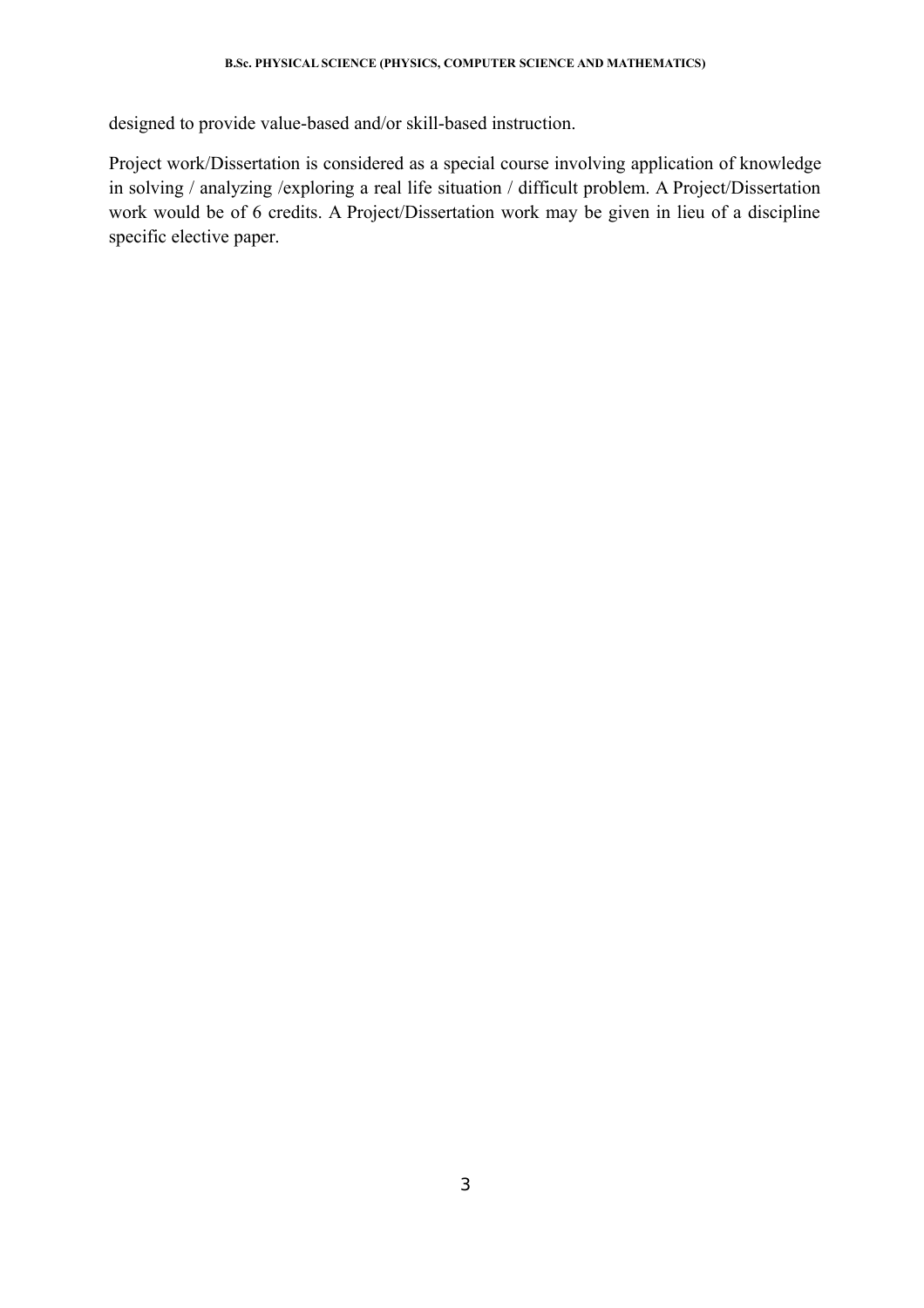## **Scheme for Choice Based Credit System (CBCS) in Bachelor of Science Physical Science (Physics, Computer Science and Mathematics) Effective From 2018-19 onwards Annual Pattern**

| Year                                                                                 | <b>Core Course</b>                                                                                                                                                 | <b>Ability Enhancement</b>                                                                                 | <b>Skill</b>                                               | <b>Elective Course</b>                                                                                                                                   | <b>Total</b>   |  |
|--------------------------------------------------------------------------------------|--------------------------------------------------------------------------------------------------------------------------------------------------------------------|------------------------------------------------------------------------------------------------------------|------------------------------------------------------------|----------------------------------------------------------------------------------------------------------------------------------------------------------|----------------|--|
|                                                                                      | (12)                                                                                                                                                               | <b>Compulsory Course</b>                                                                                   | <b>Enhancement</b>                                         | <b>Discipline Specific</b>                                                                                                                               | <b>Credits</b> |  |
|                                                                                      |                                                                                                                                                                    | AECC(2)                                                                                                    | <b>Courses</b>                                             | <b>Elective</b>                                                                                                                                          |                |  |
|                                                                                      |                                                                                                                                                                    |                                                                                                            | SEC(4)                                                     | $\overline{\text{DSE}}(6)$                                                                                                                               |                |  |
| $\mathbf I$                                                                          | $DSC-1A = 6 Credit$<br>$DSC-1B = 6$ Credit<br>$DSC-2A = 6$ Credit<br>$DSC-2B = 6$ Credit<br>$DSC-3A = 6 Credit$<br>$DSC-3B = 6 Credit$<br>$Credits = 36$           | Environmental Science =<br>4 Credit<br>Hindi/Eng./Skt = $4$ Credit<br>(One out of three)<br>$Credits = 08$ | <b>NIL</b>                                                 | <b>NIL</b>                                                                                                                                               | 44             |  |
| $\mathbf{I}$                                                                         | $DSC-1C = 6$ Credit<br>$DSC-1D = 6$ Credit<br>$DSC-2C = 6$ Credit<br>$DSC-2D = 6$ Credit<br>$DSC-3C = 6$ Credit<br>$DSC-3D = 6 Credit$<br>$C$ $\text{redits} = 36$ | <b>NIL</b>                                                                                                 | $SEC-1 = 4 Credit$<br>$SEC-2 = 4 Credit$<br>$Credits = 08$ | <b>NIL</b>                                                                                                                                               | 44             |  |
| III                                                                                  | <b>NIL</b>                                                                                                                                                         | <b>NIL</b>                                                                                                 | $SEC-3 = 4 Credit$<br>$SEC-4 = 4 Credit$<br>$Credits = 08$ | DSE-1A = $6$ Credit<br>$DSE-1B = 6$ Credit<br>$DSE-2A = 6$ Credit<br>$DSE-2B = 6$ Credit<br>$DSE-3A = 6$ Credit<br>$DSE-3B = 6$ Credit<br>$Credits = 36$ | 44             |  |
| Total Credits in Bachelor of Science Physical Science (Physics, Computer Science and |                                                                                                                                                                    |                                                                                                            |                                                            |                                                                                                                                                          |                |  |
| Mathematics) = $44 \times 3$                                                         |                                                                                                                                                                    |                                                                                                            |                                                            |                                                                                                                                                          |                |  |

**Credits Split:**  $Theory = 04$  Theory = 06 **Practical = 02**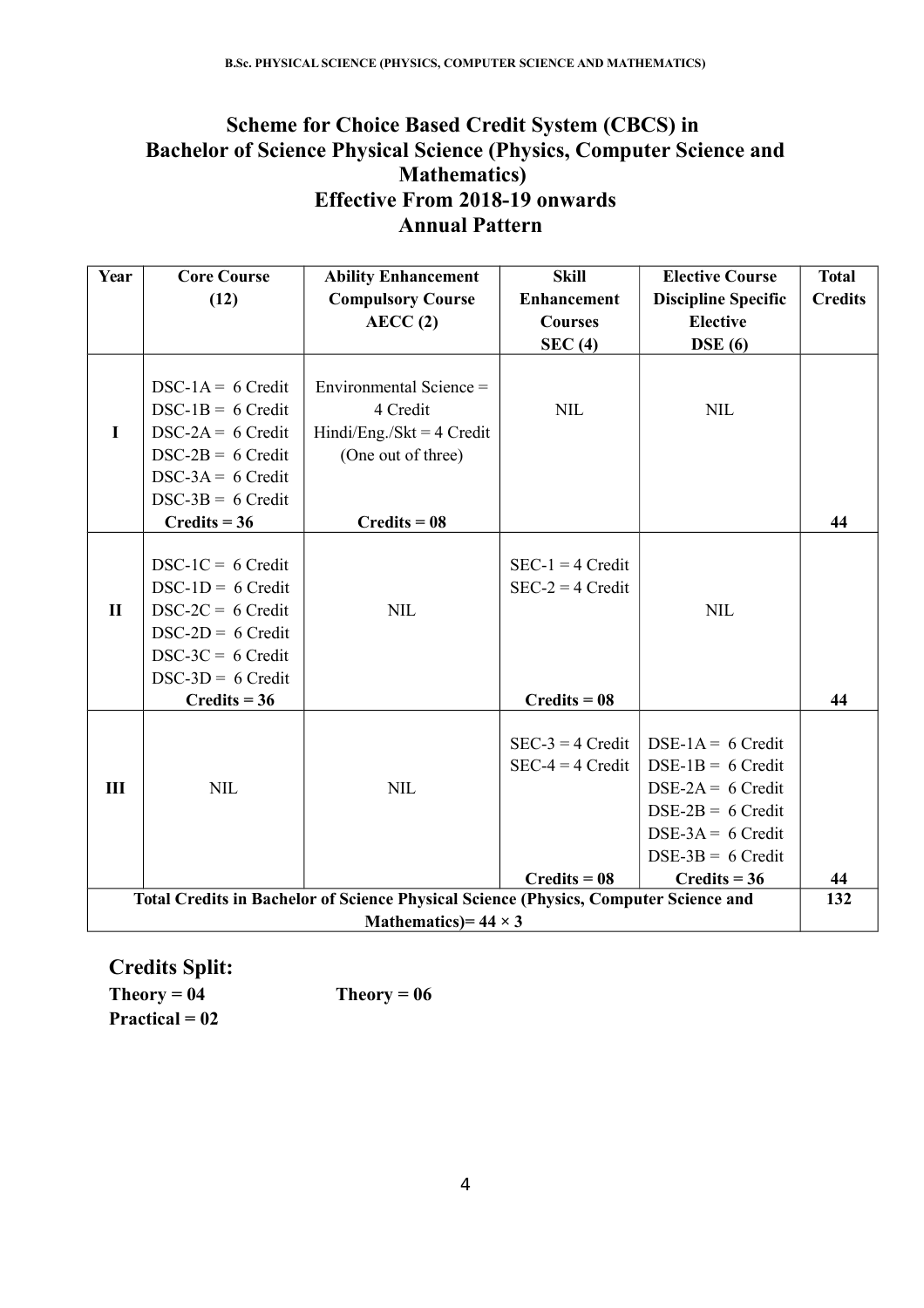## **Annual Examination (A.E.) and Internal Assessment (I.A.) Scheme of Three years Degree of**

**B.Sc. PHYSICAL SCIENCE (PHYSICS, COMPUTER SCIENCE AND MATHEMATICS)**

## **Scheme for Examination for each course**

- **The medium of instructions and Examinations shall be English only.**
- **AE & Practical Examinations shall be conducted at the end of each year as per the Academic Calendar notified by H.P. University, Shimla-5, time to time.**
- **Each course of 4/6 credits (theory + Practicals) will carry 100 marks and will have following components:**

|  | (FOR COURSES WITHOUT PRACTICALS) |
|--|----------------------------------|
|--|----------------------------------|

|    | <b>Theory</b>                                   | marks    |  |
|----|-------------------------------------------------|----------|--|
|    | <b>Annual Examination (AE)</b>                  | 70 marks |  |
| П. | <b>Internal Assessment (IA)</b>                 | 30 marks |  |
|    | <b>Assignment/Class Test/Quiz/Seminar/Model</b> | 10 marks |  |
|    | a) Mid-Term Examination (One Test)              | 15 marks |  |
|    | Attendance                                      | 05       |  |

## **(FOR COURSES WITH PRACTICALS)**

| marks                                                             |
|-------------------------------------------------------------------|
| 50 marks                                                          |
| 30 marks                                                          |
| 10 marks                                                          |
| 15 marks                                                          |
| 05                                                                |
| 20 marks                                                          |
|                                                                   |
|                                                                   |
| <b>Examiner in terms of requirement of chemicals/Practical's/</b> |
|                                                                   |
| $7.5 + 7.5$ marks                                                 |
| 5 marks                                                           |
| 5 marks                                                           |
|                                                                   |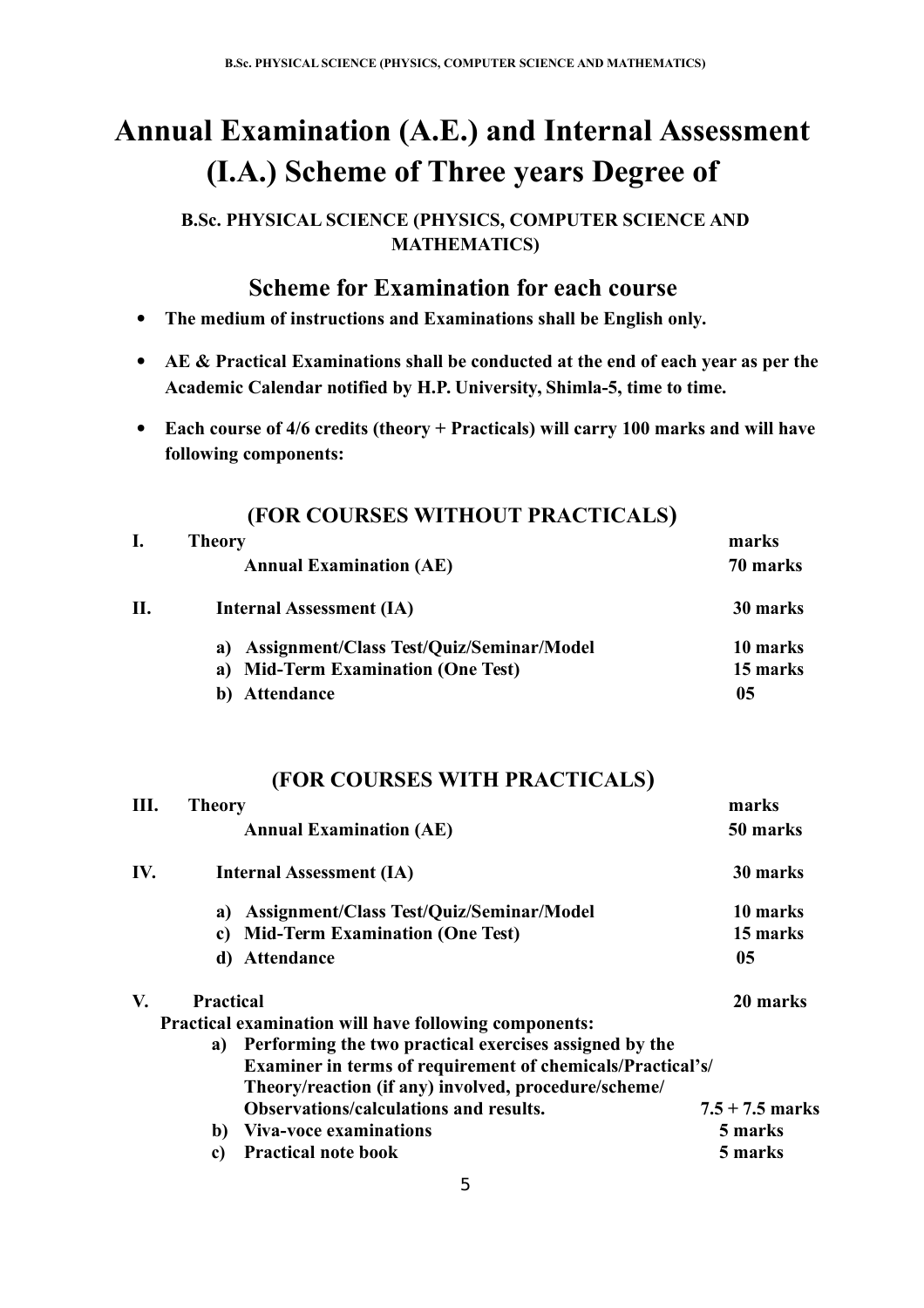**d) Regularity during practical classes 5 marks**

- **Minimum Pass Percentage in each component (AE, IA & Practical) shall be 40%, separately**
- **Criterion for Class-room attendance (05**

**marks) 75% Attendance is minimum** 

**eligibility condition.**

- **i) Attendance ≥75% but < 80% 1 mark**
- **ii) Attendance ≥ 80% but < 85% 2 marks**
- **iii) Attendance ≥ 85% but < 90% 3 marks**
- **iv) Attendance ≥ 90% but < 95% 4 marks**
- **v) Attendance ≥ 95% 5 marks**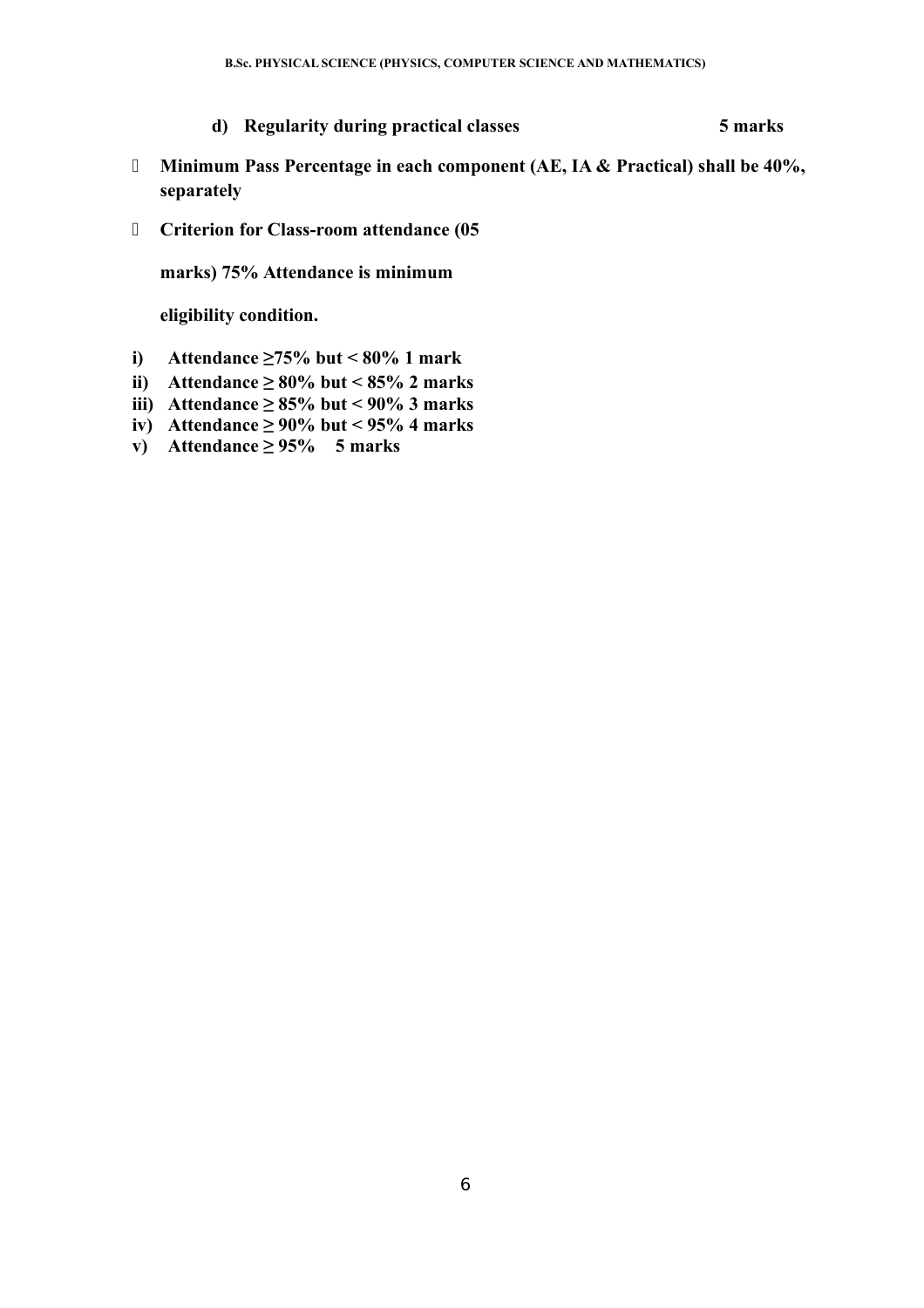## **HIMACHAL PRADESH UNIVERSITY SYLLABUS AND SCHEME OF EXAMINATION FOR B.Sc. PHYSICAL SCIENCE (PHYSICS, COMPUTER SCIENCE AND MATHEMATICS)**

| <b>COURSE OPTED</b>                  | <b>COURSE NAME</b>                      | <b>COURSE</b><br><b>CODE</b> | $CR-$               | <b>ESE</b>      | <b>CCA</b>      | <b>TOTAL</b>     |
|--------------------------------------|-----------------------------------------|------------------------------|---------------------|-----------------|-----------------|------------------|
|                                      |                                         |                              | <b>EDI</b><br>$-TS$ | (THEORY)        | (IA)            | <b>MARK</b><br>S |
|                                      |                                         | 1 <sup>st</sup> YEAR         |                     |                 |                 |                  |
| Core course-I                        | <b>Mechanics</b>                        | PHYS101TH                    | 4                   | $\overline{50}$ | 30              | 80               |
|                                      | <b>Theory</b>                           | PHYS101IA                    |                     |                 |                 |                  |
|                                      | <b>Mechanics Lab</b>                    | PHYS101PR                    | $\overline{2}$      | $\overline{20}$ | $\equiv$        | $\overline{20}$  |
| <b>Core Course-II</b>                | <b>Problem Solving</b>                  | COMP101TH                    | $\overline{4}$      | $\overline{50}$ | $\overline{30}$ | 80               |
|                                      | <b>Using Computer</b>                   |                              |                     |                 |                 |                  |
|                                      | <b>Software Lab</b>                     | COMP101PR                    | $\overline{2}$      | 20              | $\blacksquare$  | 20               |
|                                      | <b>Using Python</b>                     |                              |                     |                 |                 |                  |
| Core course-III                      | <b>Differential</b>                     | MATH101TH                    | $\overline{6}$      | $\overline{70}$ | $\overline{30}$ | $\overline{100}$ |
|                                      | <b>Calculus</b><br><b>Environmental</b> | MATH101IA                    | $\overline{4}$      | $\overline{70}$ | $\overline{30}$ | $\overline{100}$ |
| <b>Ability</b><br><b>Enhancement</b> | <b>Science</b>                          |                              |                     |                 |                 |                  |
| Compulsory                           |                                         |                              |                     |                 |                 |                  |
| Course-I                             |                                         |                              |                     |                 |                 |                  |
| Core course-IV                       | Electricity,                            | PHYS102TH                    | $\overline{4}$      | $\overline{50}$ | $\overline{30}$ | $\overline{80}$  |
|                                      | <b>Magnetism and</b>                    | PHYS102IA                    |                     |                 |                 |                  |
|                                      | <b>EMT Theory</b>                       |                              |                     |                 |                 |                  |
|                                      | Electricity,                            | PHYS102PR                    | $\overline{2}$      | $\overline{20}$ | $\equiv$        | $\overline{20}$  |
|                                      | <b>Magnetism and</b>                    |                              |                     |                 |                 |                  |
|                                      | <b>EMT</b>                              |                              |                     |                 |                 |                  |
|                                      | Lab                                     |                              |                     |                 |                 |                  |
| <b>Core Course-V</b>                 | <b>Office</b>                           | COMP102TH                    | 4                   | $\overline{50}$ | 30              | 80               |
|                                      | <b>Automation Tools</b>                 |                              |                     |                 |                 |                  |
|                                      | <b>Office</b>                           | COMP102PR                    | 2                   | $\overline{20}$ | $\blacksquare$  | $\overline{20}$  |
|                                      | <b>Automation Tools</b>                 |                              |                     |                 |                 |                  |
|                                      | Lab                                     |                              |                     |                 |                 |                  |
| Core course-VI                       | <b>Differential</b>                     | MATH102TH                    | 6                   | 70              | 30              | 100              |
|                                      | <b>Equations</b>                        | MATH102IA                    |                     |                 |                 |                  |
|                                      |                                         |                              |                     |                 |                 |                  |
| <b>Ability</b>                       | English /MIL                            |                              | $\overline{4}$      | 70              | 30              | 100              |
| <b>Enhancement</b>                   | Communication                           |                              |                     |                 |                 |                  |
| <b>Compulsory</b>                    |                                         |                              |                     |                 |                 |                  |
| Course-II                            |                                         |                              |                     |                 |                 |                  |

## **(Effective from 2018-19 onwards)**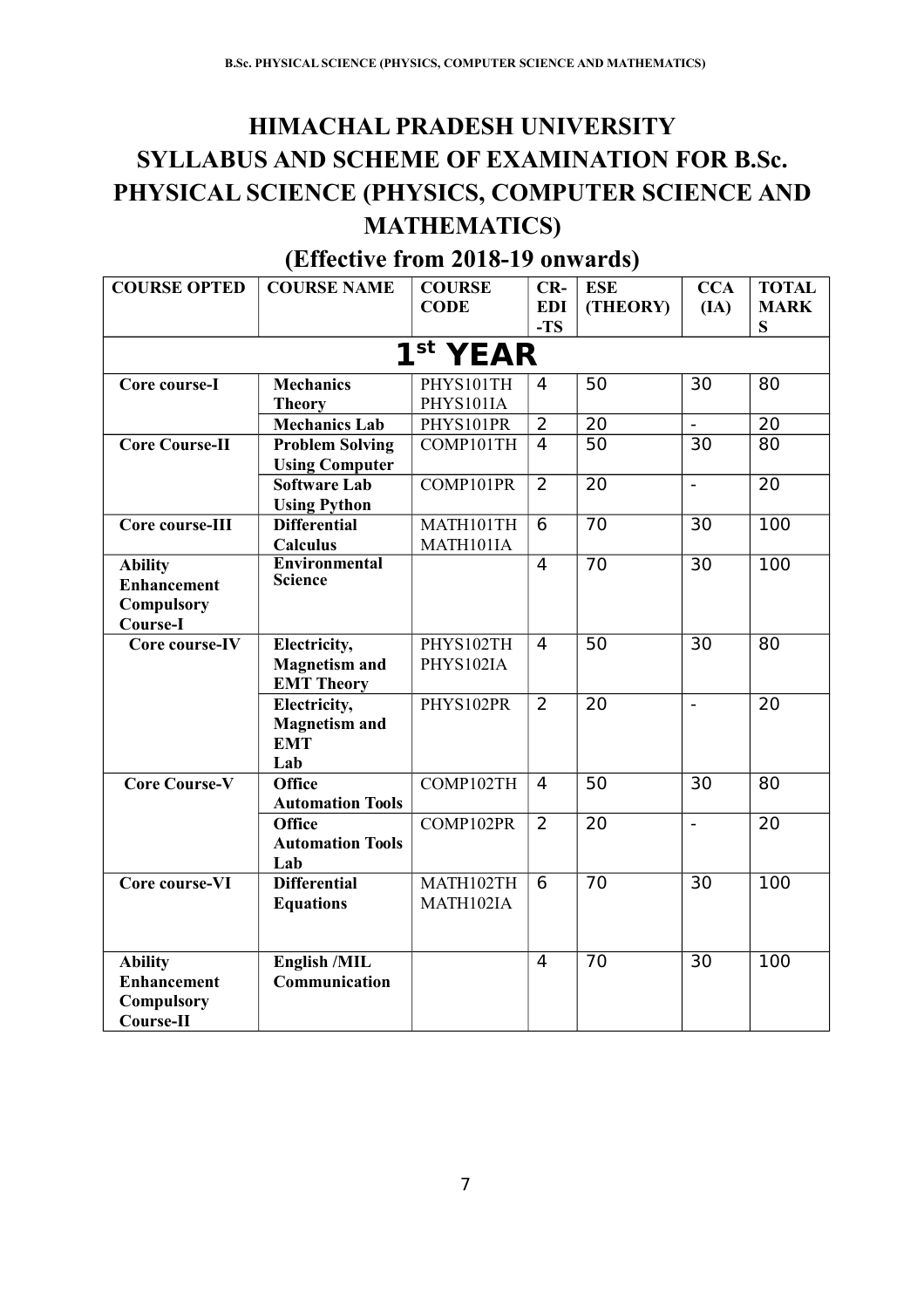|                                            |                                                                                | 2 <sup>nd</sup> YEAR                |                |                 |                          |                 |
|--------------------------------------------|--------------------------------------------------------------------------------|-------------------------------------|----------------|-----------------|--------------------------|-----------------|
| Core course-VII                            | <b>Thermal Physics</b><br>and Statistical<br><b>Mechanics</b><br><b>Theory</b> | PHYS201T<br>н<br>PHYS201IA          | 4              | 50              | 30                       | 80              |
|                                            | <b>Thermal Physics</b><br>and Statistical<br><b>Mechanics Lab</b>              | PHYS201PR                           | $\overline{2}$ | 20              | $\blacksquare$           | 20              |
| <b>Core Course-VIII</b>                    | Computer<br><b>System</b><br>Architecture                                      | COMP201T<br>H                       | 6              | 70              | 30                       | 100             |
| Core course-IX                             | <b>Real Analysis</b>                                                           | MATH201T<br>H<br>MATH201IA          | 6              | $\overline{70}$ | 30                       | 100             |
| Core course-X                              | <b>Waves and</b><br><b>Optics Theory</b>                                       | PHYS202T<br>Н<br>PHYS202IA          | $\overline{4}$ | $\overline{50}$ | 30                       | $\overline{80}$ |
|                                            | <b>Waves and</b><br><b>Optics Lab</b>                                          | PHYS202PR                           | 2              | 20              | $\blacksquare$           | 20              |
| Core course-XI                             | <b>Database</b><br><b>Management</b><br><b>System</b>                          | COMP202T<br>H                       | $\overline{4}$ | $\overline{50}$ | 30                       | 80              |
|                                            | <b>Database</b><br><b>Management</b><br><b>System Lab</b>                      | COMP202P<br>R                       | $\overline{2}$ | $\overline{20}$ | $\overline{\phantom{a}}$ | 20              |
| Core course-XII                            | Algebra                                                                        | MATH202T<br>H<br>MATH202IA          | 6              | 70              | 30                       | 100             |
| $SEC -1$<br>(CHOOSE ANY<br><b>ONE FROM</b> | <b>Physics Workshop</b><br><b>Skills Theory</b><br><b>Physics Workshop</b>     | PHYS203TH<br>PHYS203IA<br>PHYS203SE | $\overline{4}$ | 70              | 30                       | 100             |
| GIVEN)                                     | <b>Skills Skill Exam</b><br>Computational<br><b>Physics Theory</b>             | PHYS204TH<br>PHYS204IA              |                |                 |                          |                 |
|                                            | Computational<br><b>Physics Skill</b><br><b>Exam</b>                           | PHYS204SE                           |                |                 |                          |                 |
|                                            | <b>Electrical Circuits</b><br><b>And Network</b><br><b>Skills Theory</b>       | PHYS205TH<br>PHYS205IA              |                |                 |                          |                 |
|                                            | <b>Electrical Circuits</b><br><b>And Network</b><br><b>Skills Skill Exam</b>   | PHYS205SE                           |                |                 |                          |                 |
| $SEC -2$                                   | <b>PHP</b><br>Programming                                                      | COMP203T<br>H                       | 4              | 70              | 30                       | 100             |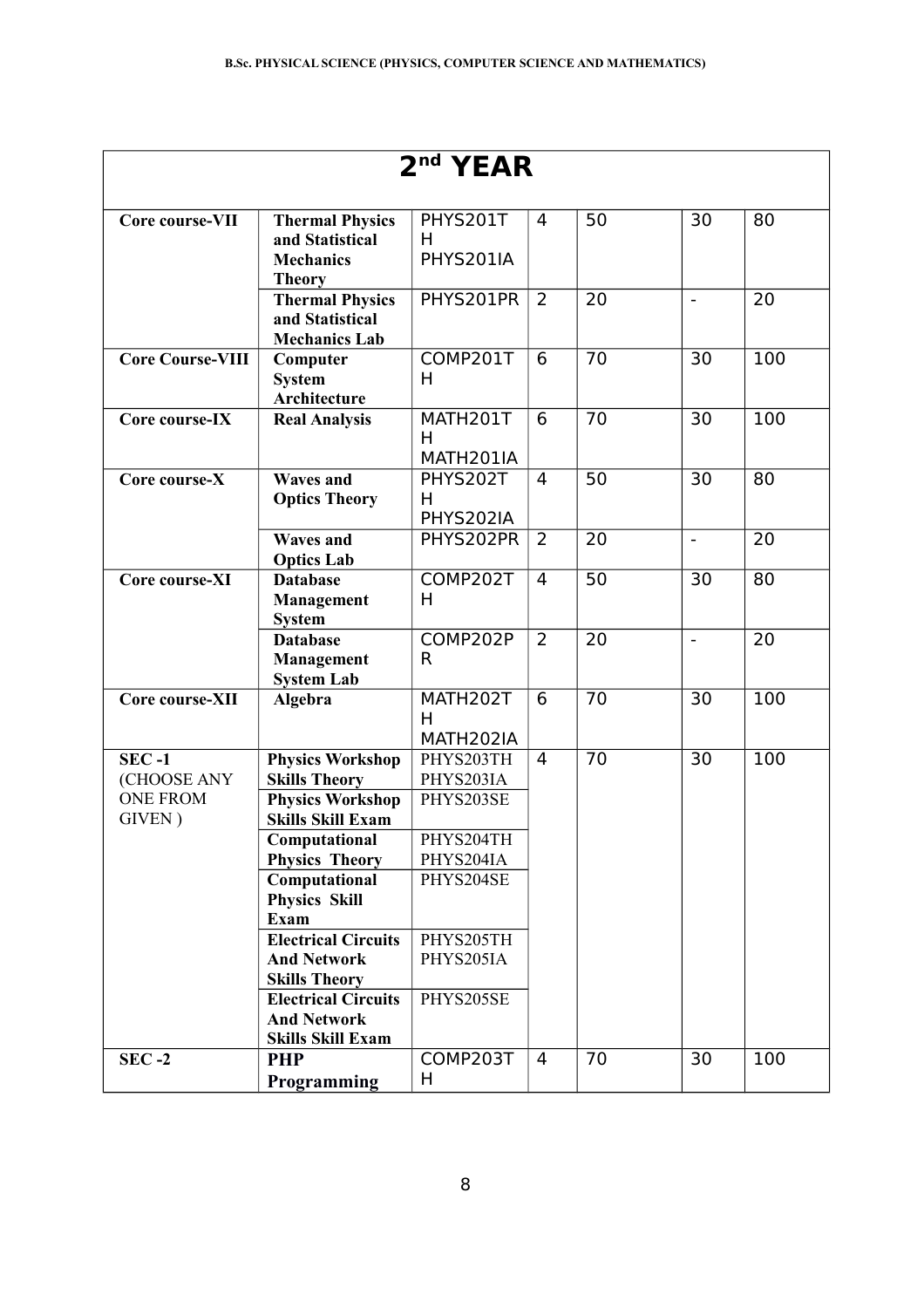|                                                 |                                                                                | 3rd YEAR               |   |    |    |     |
|-------------------------------------------------|--------------------------------------------------------------------------------|------------------------|---|----|----|-----|
| DSE-1A<br><b>(CHOOSE ANY</b><br><b>ONE FROM</b> | <b>Elements Of</b><br><b>Modern Physics</b>                                    | PHYS301TH<br>PHYS301IA | 6 | 70 | 30 | 100 |
| <b>GIVEN</b> )                                  | <b>Theory</b><br><b>Elements Of</b><br><b>Modern Physics</b>                   | PHYS301PR              |   |    |    |     |
|                                                 | Lab<br><b>Solid State</b>                                                      | PHYS302TH              |   |    |    |     |
|                                                 | <b>Physics And</b><br><b>Electronics</b><br><b>Theory</b>                      | PHYS302IA              |   |    |    |     |
|                                                 | <b>Solid State</b><br><b>Physics And</b><br><b>Electronics Lab</b>             | PHYS302PR              |   |    |    |     |
|                                                 | <b>Astronomy And</b><br><b>Astrophysics</b><br><b>Theory</b>                   | PHYS303TH<br>PHYS303IA |   |    |    |     |
|                                                 | <b>Astronomy And</b><br><b>Astrophysics</b><br><b>Tutorials</b>                | PHYS303TU              |   |    |    |     |
| DSE-2A                                          | <b>Operating</b><br><b>System</b>                                              | COMP301TH              | 6 | 70 | 30 | 100 |
| DSE:3A<br>(CHOOSE ANY<br><b>ONE FROM</b>        | <b>Matrices</b>                                                                | MATH301TH<br>MATH301IA | 6 | 70 | 30 | 100 |
| <b>GIVEN</b> )                                  | <b>Mechanics</b>                                                               | MATH302TH<br>MATH302IA |   |    |    |     |
|                                                 | <b>Linear Algebra</b>                                                          | MATH303TH<br>MATH303IA |   |    |    |     |
| DSE:1B<br>(CHOOSE ANY<br><b>ONE FROM</b>        | <b>Nuclear And</b><br><b>Particle Physics</b><br><b>Theory</b>                 | PHYS304TH<br>PHYS304IA | 6 | 70 | 30 | 100 |
| <b>GIVEN</b> )                                  | <b>Nuclear And</b><br><b>Particle Physics</b><br><b>Tutorials</b>              | PHYS304TU              |   |    |    |     |
|                                                 | Quantum<br><b>Mechanics Theory</b>                                             | PHYS305TH<br>PHYS305IA |   |    |    |     |
|                                                 | Quantum<br><b>Mechanics Lab</b>                                                | PHYS305PR              |   |    |    |     |
|                                                 | <b>Physics Of</b><br><b>Devices And</b><br><b>Instruments</b><br><b>Theory</b> | PHYS306TH<br>PHYS306IA |   |    |    |     |
|                                                 | <b>Physics Of</b><br><b>Devices And</b>                                        | PHYS306PR              |   |    |    |     |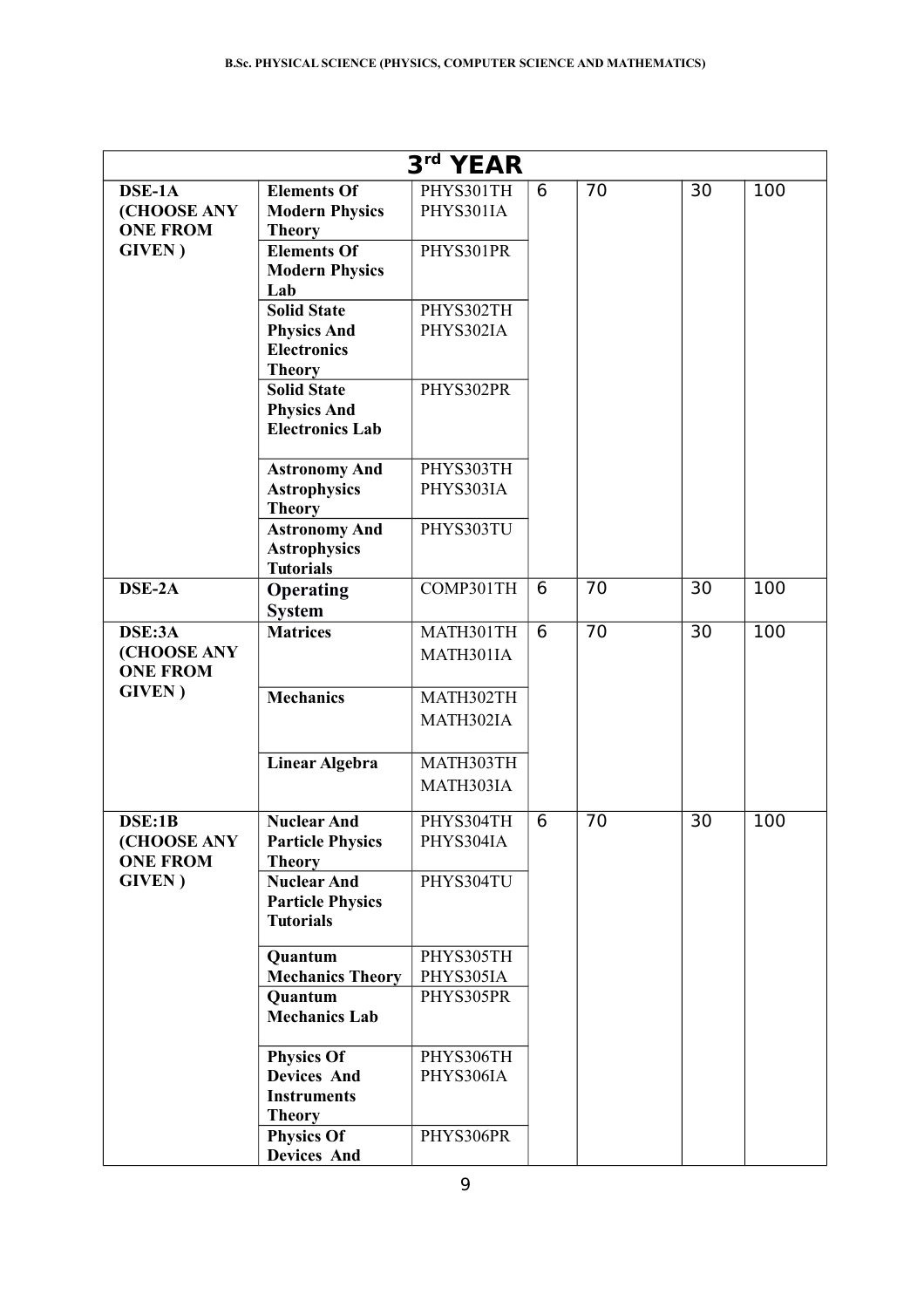#### **B.Sc. PHYSICAL SCIENCE (PHYSICS, COMPUTER SCIENCE AND MATHEMATICS)**

|                                | <b>Instruments Lab</b>            |           |   |    |    |     |
|--------------------------------|-----------------------------------|-----------|---|----|----|-----|
| DSE:2B                         | Data Structure                    | COMP302TH | 4 | 50 | 30 | 80  |
|                                | and File<br><b>Processing</b>     |           |   |    |    |     |
|                                | <b>Data Structure</b>             | COMP302PR | 2 | 20 |    | 20  |
|                                | and File<br><b>Processing Lab</b> |           |   |    |    |     |
| DSE-3B                         | <b>Numerical</b>                  | MATH304TH | 6 | 70 | 30 | 100 |
| (CHOOSE ANY<br><b>ONE FROM</b> | <b>Method</b>                     | MATH304IA |   |    |    |     |
| <b>GIVEN</b> )                 | <b>Complex Analysis</b>           | MATH305TH |   |    |    |     |
|                                |                                   | MATH305IA |   |    |    |     |
|                                | Linear                            | MATH306TH |   |    |    |     |
|                                | Programming                       | MATH306IA |   |    |    |     |
|                                |                                   |           |   |    |    |     |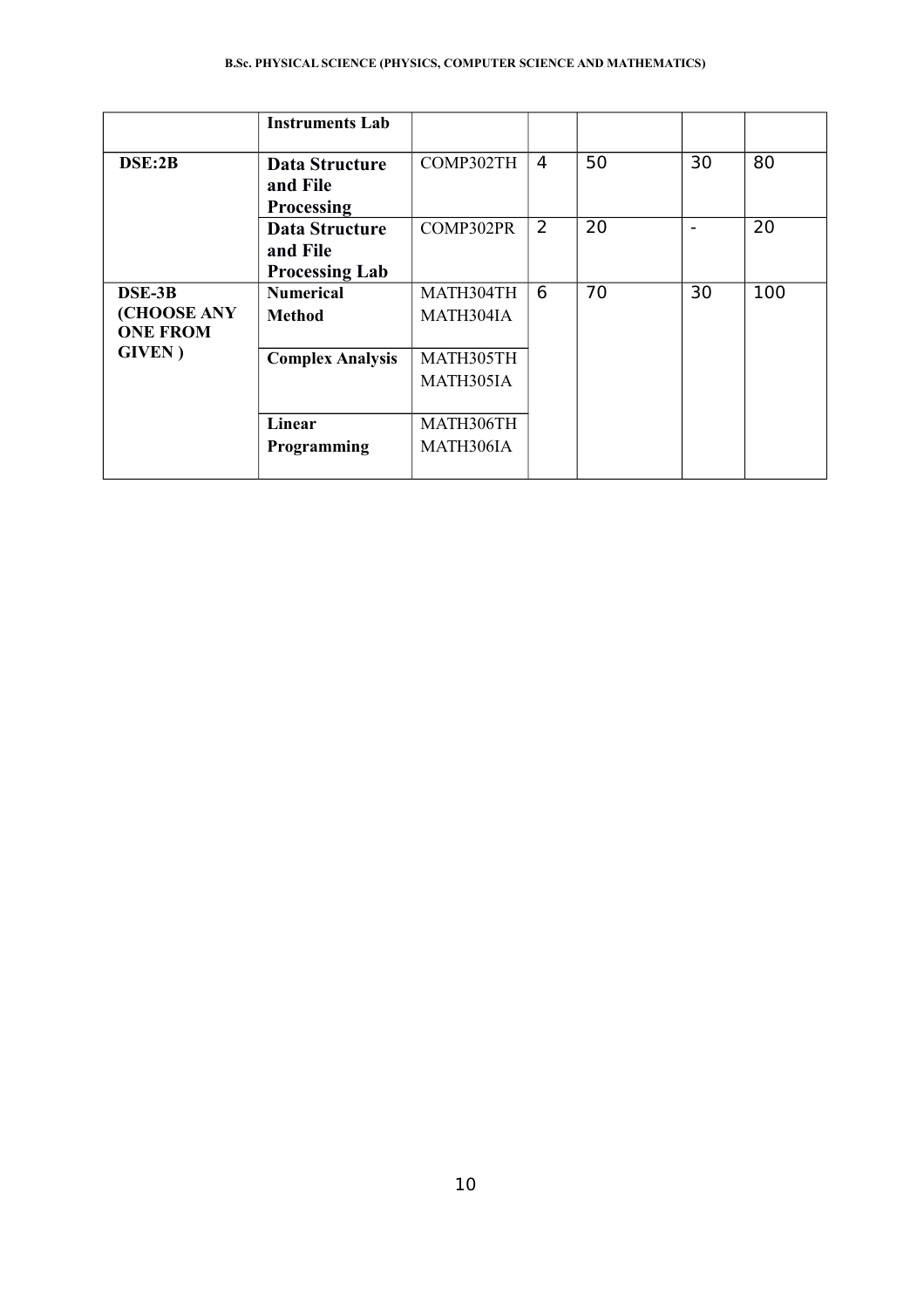| SEC <sub>3</sub> | <b>Logic And Sets</b>    | MATH307TH             | 4   | 70              | $\overline{30}$ | 100 |
|------------------|--------------------------|-----------------------|-----|-----------------|-----------------|-----|
| (CHOOSE ANY      |                          | MATH307IA             |     |                 |                 |     |
| <b>ONE FROM</b>  |                          |                       |     |                 |                 |     |
| <b>GIVEN</b> )   | Analytic                 | MATH308TH             |     |                 |                 |     |
|                  | <b>Geometry</b>          | MATH308IA             |     |                 |                 |     |
|                  |                          |                       |     |                 |                 |     |
|                  | <b>Integral Calculus</b> | MATH309TH             |     |                 |                 |     |
|                  |                          | MATH309IA             |     |                 |                 |     |
|                  |                          |                       |     |                 |                 |     |
|                  | <b>Vector Calculus</b>   | MATH310TH             |     |                 |                 |     |
|                  |                          | MATH310IA             |     |                 |                 |     |
|                  |                          |                       |     |                 |                 |     |
|                  | <b>Theory Of</b>         | MATH311TH             |     |                 |                 |     |
|                  | <b>Equations</b>         | MATH311IA             |     |                 |                 |     |
|                  |                          |                       |     |                 |                 |     |
|                  | <b>Number Theory</b>     | MATH312TH             |     |                 |                 |     |
|                  |                          | MATH312IA             |     |                 |                 |     |
|                  |                          |                       |     |                 |                 |     |
|                  | <b>Probability And</b>   | MATH313TH             |     |                 |                 |     |
|                  | <b>Statistics</b>        | MATH313IA             |     |                 |                 |     |
|                  |                          |                       |     |                 |                 |     |
|                  | <b>Mathematical</b>      | MATH314TH             |     |                 |                 |     |
|                  | <b>Finance</b>           | MATH314IA             |     |                 |                 |     |
|                  |                          |                       |     |                 |                 |     |
|                  | <b>Mathematical</b>      | MATH315TH             |     |                 |                 |     |
|                  | <b>Modeling</b>          | MATH315IA             |     |                 |                 |     |
|                  |                          |                       |     |                 |                 |     |
|                  | <b>Boolean Algebra</b>   | MATH316TH             |     |                 |                 |     |
|                  |                          | MATH316IA             |     |                 |                 |     |
|                  |                          |                       |     |                 |                 |     |
|                  | <b>Transportation</b>    | MATH317TH             |     |                 |                 |     |
|                  | <b>And Game Theory</b>   | MATH317IA             |     |                 |                 |     |
|                  |                          |                       |     |                 |                 |     |
|                  | <b>Graph Theory</b>      | MATH318TH             |     |                 |                 |     |
|                  |                          | MATH318IA             | 4   | $\overline{70}$ | $\overline{30}$ | 100 |
| SEC <sub>4</sub> |                          | Anyone from<br>either |     |                 |                 |     |
|                  |                          |                       |     |                 |                 |     |
|                  |                          | math/physics/         |     |                 |                 |     |
|                  |                          | computer              |     |                 |                 |     |
|                  | <b>Total Credits</b>     |                       | 132 |                 |                 |     |

**\*TH = Theory, IA = Internal Assessment, PR = Practical, TU = Tutorials and SE = Skill Exam**

| <b>SEC 4 Anyone from either math/physics/computer   Computer Science</b> |                                       |
|--------------------------------------------------------------------------|---------------------------------------|
|                                                                          | <b>COMP303TH Software Engineering</b> |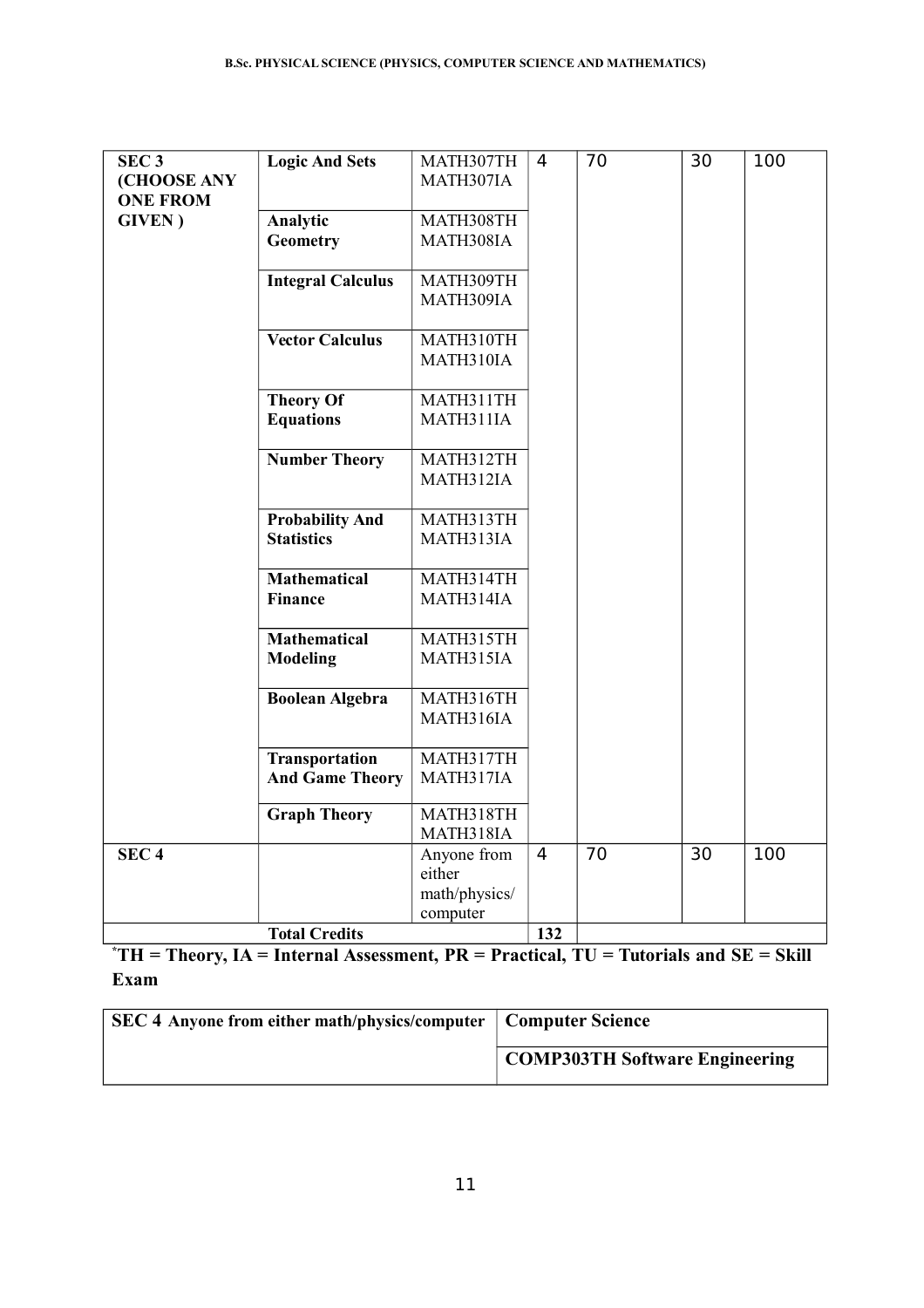## **COMP101TH: Problem Solving using Computer**

## **Unit-I**

**Computer Fundamentals:** Introduction to Computers: Characteristics of Computers, Uses of Computers, Types and generations of Computers.

**Basic Computer Organization:** Units of a computer, CPU, ALU, memory hierarchy, registers, I/O devices.

### **Unit-II**

**Planning the Computer Program:** Concept of problem solving, Problem definition, Program design, Debugging, Types of errors in programming, Documentation.

**Techniques of Problem Solving:** Flowcharting, decision table, algorithms, Structured programming concepts, Programming methodologies viz. top-down and bottom-up programming.

## **Unit-III**

**Overview of Programming:** Structure of a Python Program, Elements of Python

Introduction to Python: Python Interpreter, Using Python as calculator, Python shell, Indentation. Atoms, Identifiers and keywords, Literals, Strings, Operators (Arithmetic operator, Relational operator, Logical or Boolean operator, Assignment, Operator, Ternary operator, Bit wise operator, Increment or Decrement operator).

**Creating Python Programs:** Input and Output Statements, Control statements (Loopingwhile Loop, for Loop , Loop Control, Conditional Statement- if...else, Difference between break, continue

and pass).

## **Unit-IV**

**Structures:** Numbers, Strings, Lists, Tuples, Dictionary, Date & Time, Modules, Defining Functions, Exit function, default arguments.

**Introduction to Advanced Python:** Objects and Classes, Inheritance, Regular Expressions, Event Driven Programming, GUI Programming.

## **Reference Books:**

- 1. P. K. Sinha & Priti Sinha , "Computer Fundamentals", BPB Publications, 2007.
- 2. Dr. Anita Goel, Computer Fundamentals, Pearson Education, 2010.
- 3. T. Budd, Exploring Python, TMH, 1st Ed, 2011
- 4. Python Tutorial/Documentation www.python.or 2010
- 5. Allen Downey, Jeffrey Elkner, Chris Meyers , How to think like a computer

scientist : learning with Python , Freely available online.2012

- 6. <http://docs.python.org/3/tutorial/index.html>
- 7. <http://interactivepython.org/courselib/static/pythonds>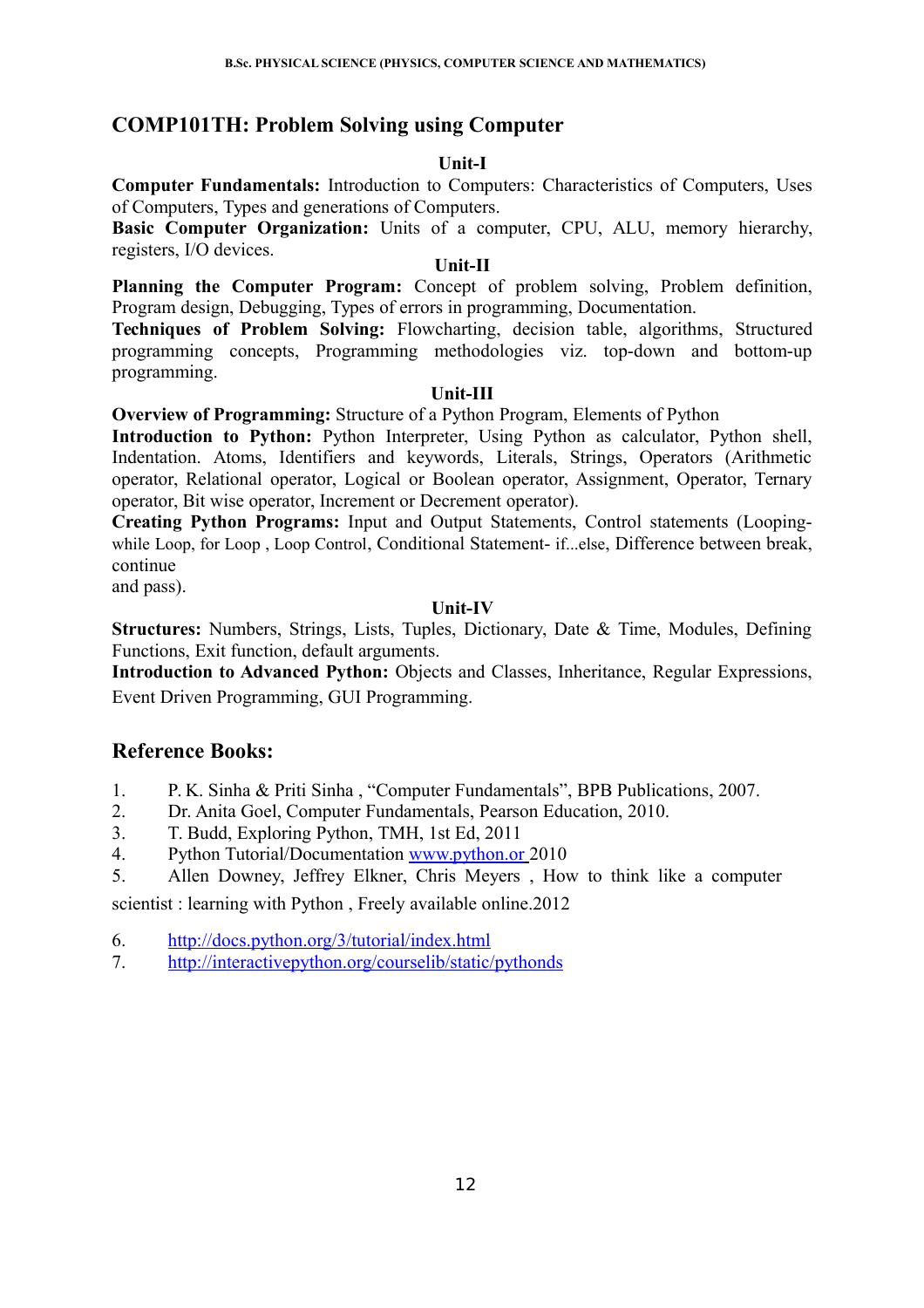## **COMP101PR: Software Lab using Python**

## **Section: A ( Simple programs)**

- 1. Write a menu driven program to convert the given temperature from Fahrenheit to Celsius and vice versa depending upon user's choice.
- 2. WAP to calculate total marks, percentage and grade of a student. Marks obtained in each of the three subjects are to be input by the user. Assign grades according to the following criteria :

Grade A: Percentage >=80 Grade B: Percentage>=70 and <80 Grade C: Percentage>=60 and <70 Grade D: Percentage>=40 and <60 Grade E: Percentage<40

- 3. Write a menu-driven program, using user-defined functions to find the area of rectangle, square, circle and triangle by accepting suitable input parameters from user.
- 4. WAP to display the first n terms of Fibonacci series.
- 5. WAP to find factorial of the given number.
- 6. WAP to find sum of the following series for n terms:  $1 2/2! + 3/3! - \cdot n/n!$
- 7. WAP to calculate the sum and product of two compatible matrices.

## **Section: B (Visual Python):**

*All the programs should be written using user defined functions, wherever possible.*

- 1. Write a menu-driven program to create mathematical
- 3D objects I. Curve
- II. Sphere
- III. Cone IV. Arrow V. Ring
- VI. Cylinder
- 2. WAP to read n integers and display them as a histogram.
- 3. WAP to display sine, cosine, polynomial and exponential curves.
- 4. WAP to plot a graph of people with pulse rate p vs. height h. The values of p and h are to be entered by the user.
- 5. WAP to calculate the mass m in a chemical reaction. The mass m (in gms) disintegrates according to the formula  $m=60/(t+2)$ , where t is the time in hours. Sketch a graph for t vs. m, where  $t \ge 0$ .
- 6. A population of 1000 bacteria is introduced into a nutrient medium. The population p grows as follows:

 $P(t) = (15000(1+t))/(15+e)$  where the time t is measured in hours. WAP to determine the size of the population at given time t and plot a graph for P vs t for the specified time interval.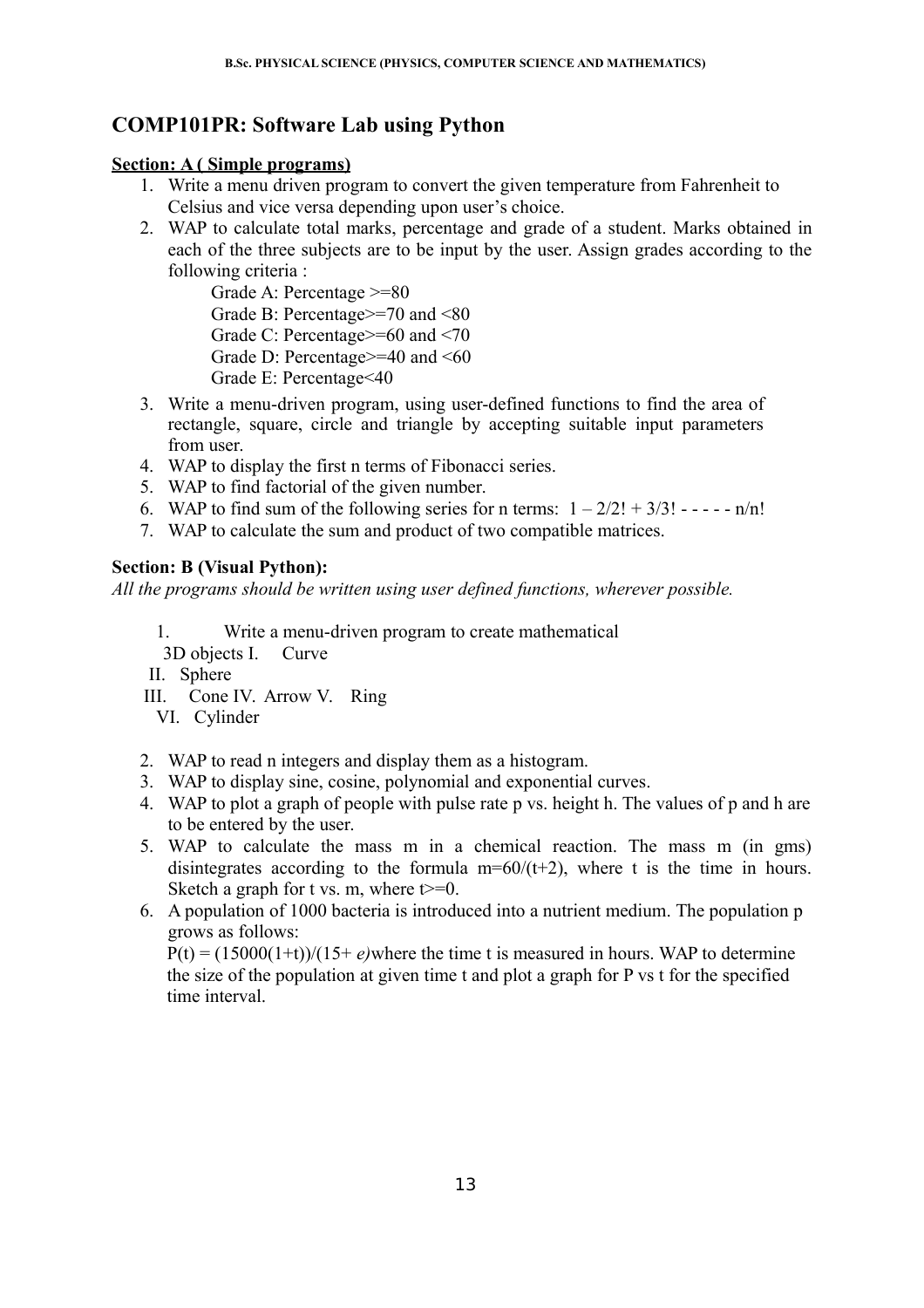## **COMP102TH: Office Automation Tools**

#### **Unit-I**

**Introduction to open office/MS office/Libre office** 

#### **Unit-II**

**Word Processing**: Formatting Text, Pages, Lists, Tables

## **Unit-III**

**Spreadsheets**: Worksheets, Formatting data, creating charts and graphs, using formulas and functions, macros, Pivot Table)

### **Unit-IV**

**Presentation Tools**: Adding and formatting text, pictures, graphic objects, including charts, objects, formatting slides, notes, hand-outs, slide shows, using transitions, animations

- 1. Sushila Madan , Introduction to Essential tools,JBA,2009.
- 2. Anita Goel, Computer Fundamentals, Pearson, 2012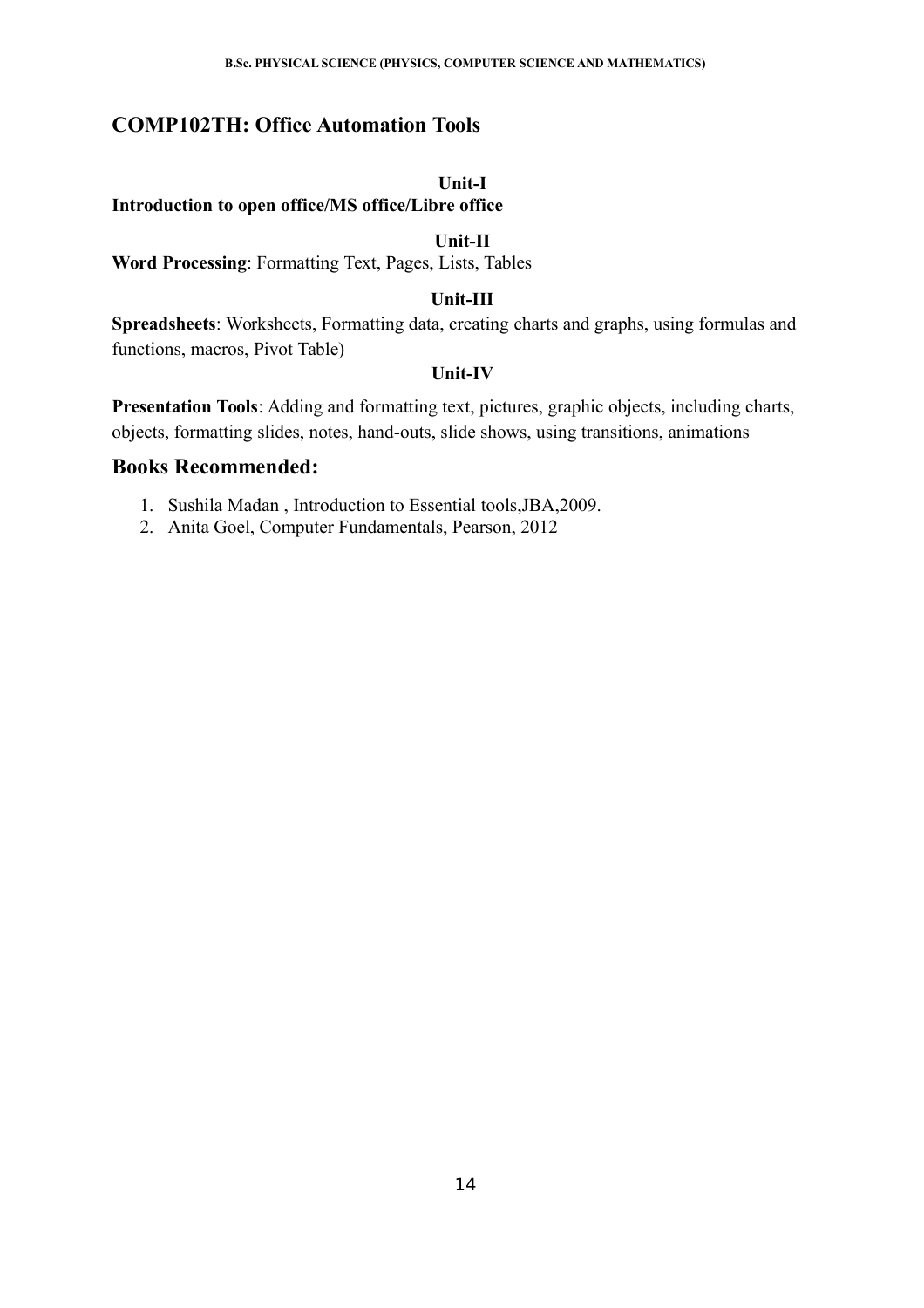## **COMP102PR: Office Automation Tools Lab**

## **Word Processing**

1. Prepare a grocery list having four columns (Serial number, The name of the product, quantity and price) for the month of April, 06.

- Font specifications for Title (Grocery List): 14-point Arial font in bold and italics.
- The headings of the columns should be in 12-point and bold.
- The rest of the document should be in 10-point Times New Roman.
- Leave a gap of 12-points after the title.
- 2. Create a telephone directory.
	- The heading should be 16-point Arial Font in bold
	- The rest of the document should use 10-point font size
	- Other headings should use 10-point Courier New Font.
	- The footer should show the page number as well as the date last updated.
- 3. Design a time-table form for your college.

• The first line should mention the name of the college in 16-point Arial Font and should be bold.

• The second line should give the course name/teacher's name and the department in 14-point Arial.

- Leave a gap of 12-points.
- The rest of the document should use 10-point Times New Roman font.
- The footer should contain your specifications as the designer and date of creation.

4. BPB Publications plans to release a new book designed as per your syllabus. Design the first page of the book as per the given specifications.

- The title of the book should appear in bold using 20-point Arial font.
- The name of the author and his qualifications should be in the center of the page in 16-point

Arial font.

• At the bottom of the document should be the name of the publisher and address in 16-point Times New Roman.

• The details of the offices of the publisher (only location) should appear in the footer. 5. Create the following one page documents.

a. Compose a note inviting friends to a get-together at your house, Including a list of things to bring with them.

b. Design a certificate in landscape orientation with a border around the document.

c. Design a Garage Sale sign.

d. Make a sign outlining your rules for your bedroom at home, using a numbered list.

6. Create the following documents:

(a) A newsletter with a headline and 2 columns in portrait orientation, including at least one image surrounded by text.

(b) Use a newsletter format to promote upcoming projects or events in your classroom or college.

## **Spread Sheet**

1. Given the following worksheet

## **A B C D**

- 1 Roll No. Name Marks Grade
- 2 1001 Sachin 99
- 3 1002 Sehwag 65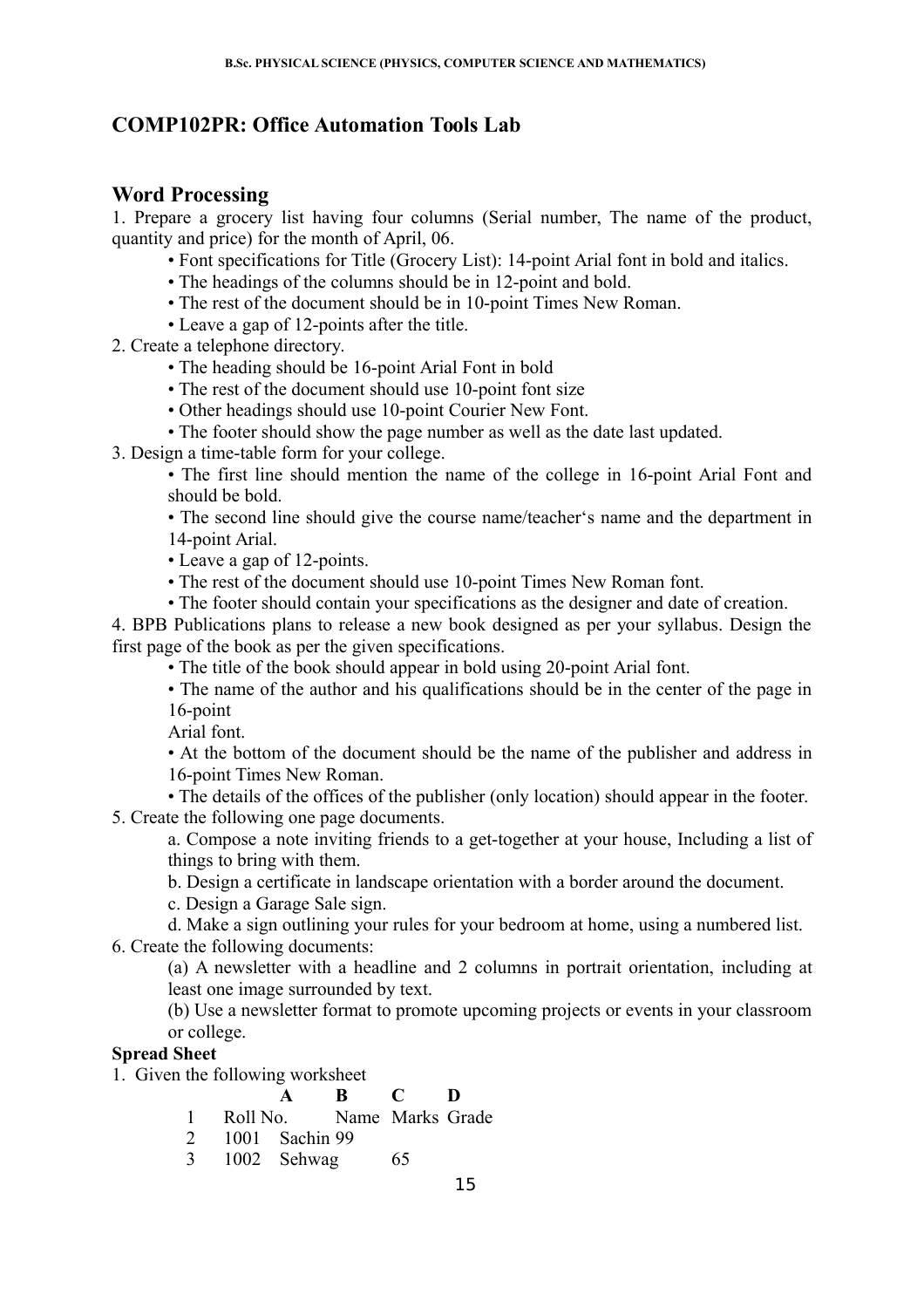| $\overline{4}$ | 1003 Rahul 41      |
|----------------|--------------------|
| -5             | 1004 Souray 89     |
| 6              | 1005 Har Bhajan 56 |

Calculate the grade of these students on the basis of following guidelines:

| If Marks     | Then Grade |
|--------------|------------|
| $>= 80$      | $A+$       |
| $>= 60 < 8$  | А          |
| $>= 50 < 60$ | B          |
| $\leq 50$    | F          |

2. Given the following worksheet

|   |                   | A    | B | C              | D     | E     | F     | G          |
|---|-------------------|------|---|----------------|-------|-------|-------|------------|
|   | <b>Salesman</b>   |      |   | Sales in (Rs.) |       |       |       |            |
| 2 | No.               | Qtr1 |   | Qtr2           | Qtr3  | Qtr4  | Total | Commission |
| 3 | S <sub>0</sub> 01 | 5000 |   | 8500           | 12000 | 9000  |       |            |
| 4 | S <sub>0</sub> 02 | 7000 |   | 4000           | 7500  | 11000 |       |            |
| 5 | S <sub>0</sub> 03 | 4000 |   | 9000           | 6500  | 8200  |       |            |
| 6 | S <sub>0</sub> 04 | 5500 |   | 6900           | 4500  | 10500 |       |            |
| 7 | S <sub>0</sub> 05 | 7400 |   | 8500           | 9200  | 8300  |       |            |
| 8 | <b>S006</b>       | 5300 |   | 7600           | 9800  | 6100  |       |            |

 Calculate the commission earned by the salesmen on the basis of following Candidates:

| <b>If Total Sales</b>   | <b>Commission</b> |
|-------------------------|-------------------|
| ${}<$ 20000             | $0\%$ of sales    |
| $>$ 20000 and $<$ 25000 | 4\% of sales      |
| $> 25000$ and $< 30000$ | $5.5\%$ of sales  |
| $>$ 30000 and $<$ 35000 | 8% of sales       |
| $\geq$ 3.5000           | $11\%$ of sales   |

The total sale is sum of sales of all the four quarters.

1. A company XYZ Ltd. pays a monthly salary to its employees which consists of basic salary, allowances & deductions. The details of allowances and deductions are as follows:

#### **Allowances**

- $\leftarrow$  HRA Dependent on Basic
	- 30% of Basic if Basic <=1000
		- 25% of Basic if Basic>1000 & Basic<=3000
	- 20% of Basic if Basic >3000
- ← DA Fixed for all employees, 30% of Basic
- ← Conveyance Allowance Rs. 50/- if Basic is  $\leq 1000$ 
	- Rs. 75/- if Basic >1000 & Basic<=2000
	- Rs. 100 if Basic >2000
- $\leftarrow$  Entertainment Allowance NIL if Basic is  $\leq 1000$

Rs.  $100/-$  if Basic  $> 1000$ 

#### **Deductions**

 $\leftarrow$  Provident Fund 6% of Basic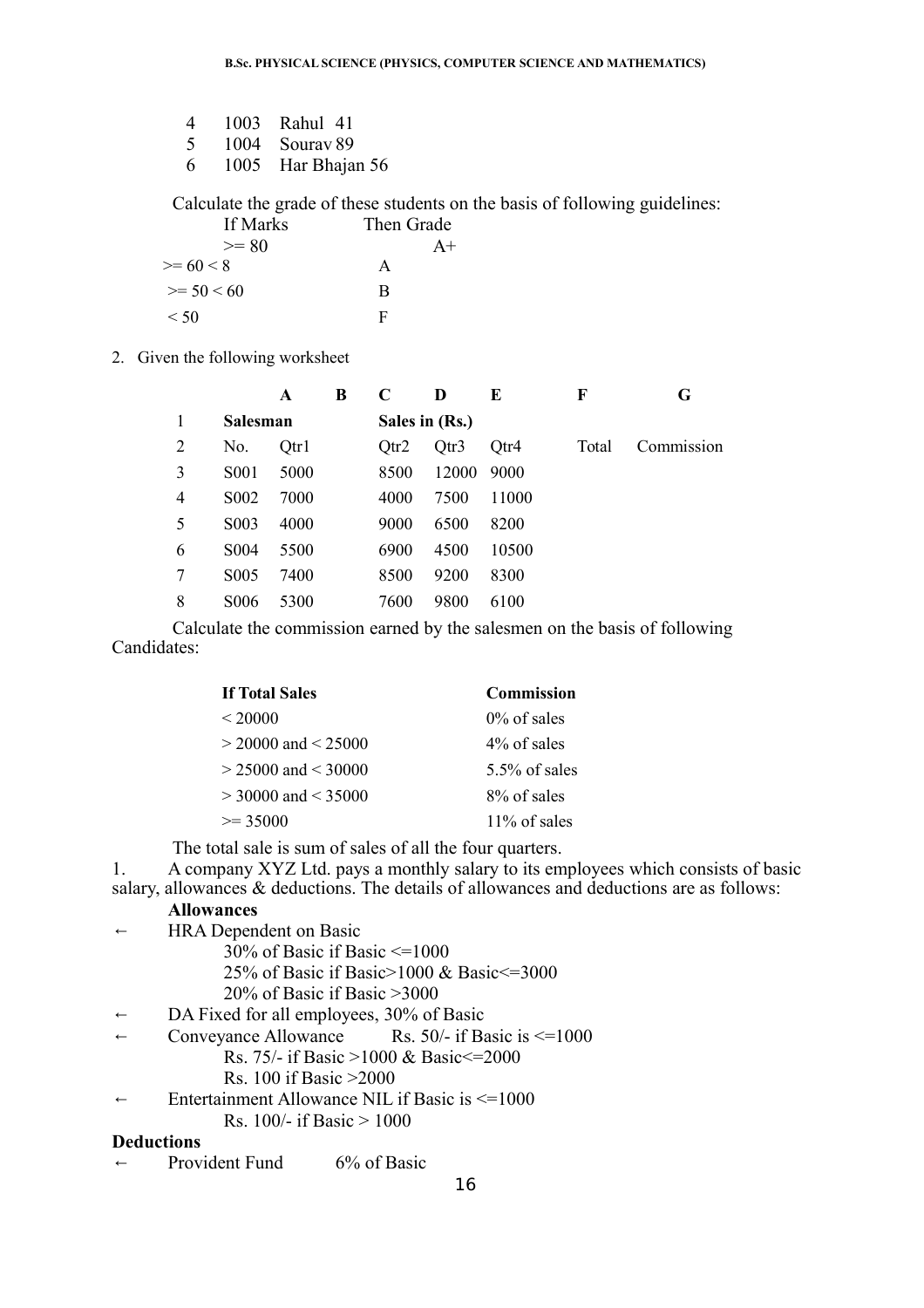$\leftarrow$  Group Insurance Premium Rs. 40/- if Basic is  $\leq 1500$ 

```
Rs. 60/- if Basic > 1500 & Basic <= 3000
```

```
Rs. 80/- if Basic >3000
```
Calculate the following:

Gross Salary = Basic + HRA + DA + Conveyance + Entertainment

Total deduction  $=$  Provident Fund + Group Insurance Premium

Net Salary  $=$  Gross Salary – Total Deduction

#### **Presentation Tool**

- 1. Apply the Banded Design theme to all slides.
- 2. On Slide 1, add your name in the subtitle text box; change the subtitle text font size to 36 pts.
- 3. Center align the title and subtitle on Slide 1; change the title text to Californian FB font, 54 pts., Italic.
- 4. Format the title text on Slide 2 to bold, text shadow effect, font size 48 pts.
- 5. On the Banded Slide Master, insert the picture "Logo" in the Computer Technology>PowerPoint folder on the student drive.
- 6. Resize the image to exactly 1 inch in width and position the image in the lower left corner of the slide so the border of the image rest on the bottom and lower left edges of the slide.
- 7. On the Title and Text Layout slide master, center align the text in the title placeholder. Close Slide Master view.
- 8. Change the slide layout of Slide 2 to Two Content. In the right placeholder, insert an appropriate online picture using the keyword computer.
- 9. Resize the image on Slide 2 to be 2.5 inches in height.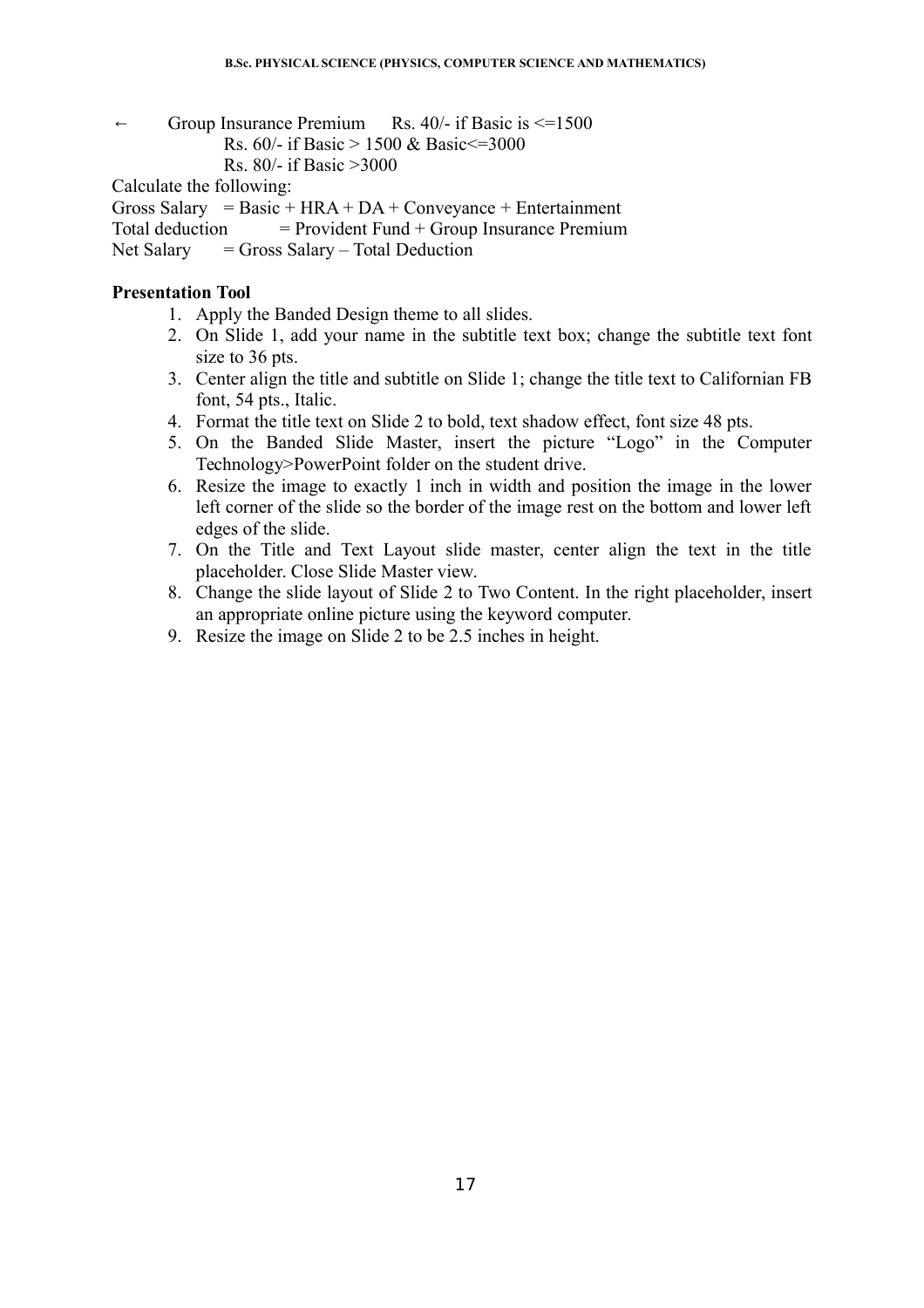## **COMP201TH: Computer System Architecture**

## **Unit-I**

**Introduction:** Logic gates, Boolean algebra, combinational circuits, circuit simplification, flipflops and sequential circuits, decoders, multiplexors, registers, counters and memory units.

**Data Representation and basic Computer Arithmetic:** Number systems, complements, fixed and floating point representation, character representation, addition, subtraction, magnitude comparison.

## **Unit-II**

**Basic Computer Organization and Design:** Computer registers, bus system, instruction set, timing and control, instruction cycle, memory reference, input-output and interrupt.

**Central Processing Unit:** Register organization, arithmetic and logical micro-operations, stack organization, micro programmed control.

### **Unit-III**

**Programming the Basic Computer:** Instruction formats, addressing modes, instruction codes, machine language, assembly language, input output programming.

#### **Unit-IV**

**Input-output Organization:** Peripheral devices, I/O interface, Modes of data transfer, direct memory access.

- 1. M. Mano, Computer System Architecture, Pearson Education 1992.
- 2. A. J. Dos Reis, Assembly Language and Computer Architecture using C++ and JAVA, Course Technology, 2004
- 3. W. Stallings, Computer Organization and Architecture Designing for Performance, 8th Edition, Prentice Hall of India ,2009
- 4. Digital Design, M.M. Mano, Pearson Education Asia, 1979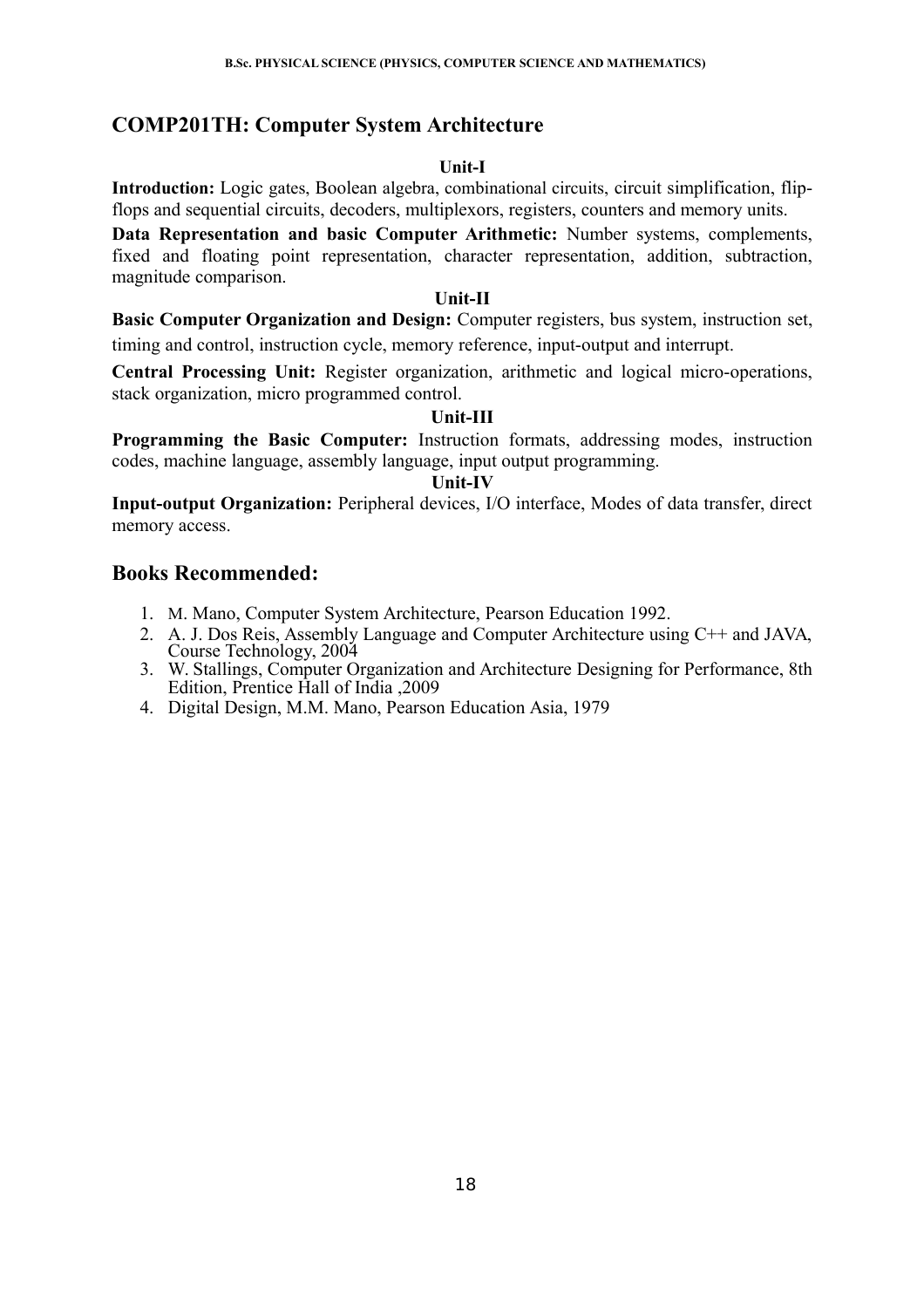## **COMP202TH: Database Management System**

#### **Unit-I**

**Introduction to Database Management Systems**: Characteristics of database approach, data models, DBMS architecture and data independence.

## **Unit-II**

**Entity Relationship and Enhanced ER Modeling:** Entity types, relationships, SQL-99:Schema Definition , constraints, and object modeling.

### **Unit-III**

**Relational Data Model :** Basic concepts, relational constraints, relational algebra, SQL queries.

## **Unit-IV**

**Database design:** ER and EER to relational mapping functional dependencies, normal forms up to third normal form.

- 1. R. Elmasri, S.B. Navathe, Fundamentals of Database Systems 6<sup>th</sup> Edition, Pearson Education, 2010.
- 2. R. Ramakrishanan, J. Gehrke, Database Management Systems 3<sup>rd</sup> Edition. McGraw-Hill, 2002.
- 3. A. Silberschatz, H.F. Korth, S. Sudarshan, Database System Concepts 6<sup>th</sup> Edition, McGraw Hill, 2010.
- 4. R. Elmasri, S.B. Navathe Database Systems Models, Languages, Design and application Programming,  $6<sup>th</sup>$  Edition, Pearson Education, 2013.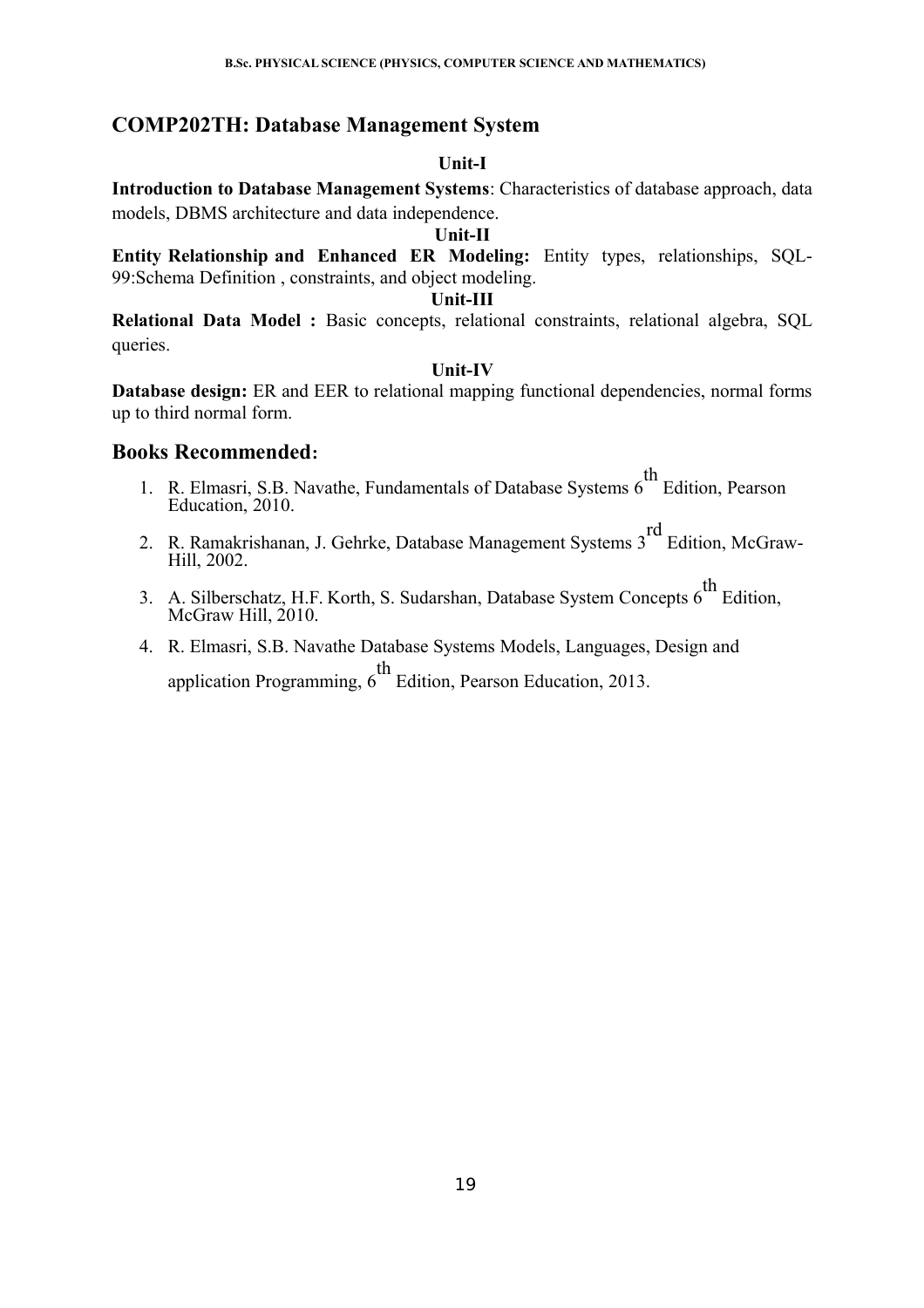## **COMP202PR: Database Management System Lab**

## **Note: My Access/MySQL may be used.**

The following concepts must be introduced to the students: **DDL Commands**

• Create table, alter table, drop table

## **DML Commands**

- Select, update, delete, insert statements
- Condition specification using Boolean and comparison operators (and, or,  $not = \leq \geq \leq \leq \leq = \leq$ )
- Arithmetic operators and aggregate functions(Count, sum, avg, Min, Max)
- Multiple table queries (join on different and same tables)
- Nested select statements
- Set manipulation using (any, in, contains, all, not in, not contains, exists, not exists, union, intersect, minus, etc.)
	- Categorization using group by……..having

Arranging using order by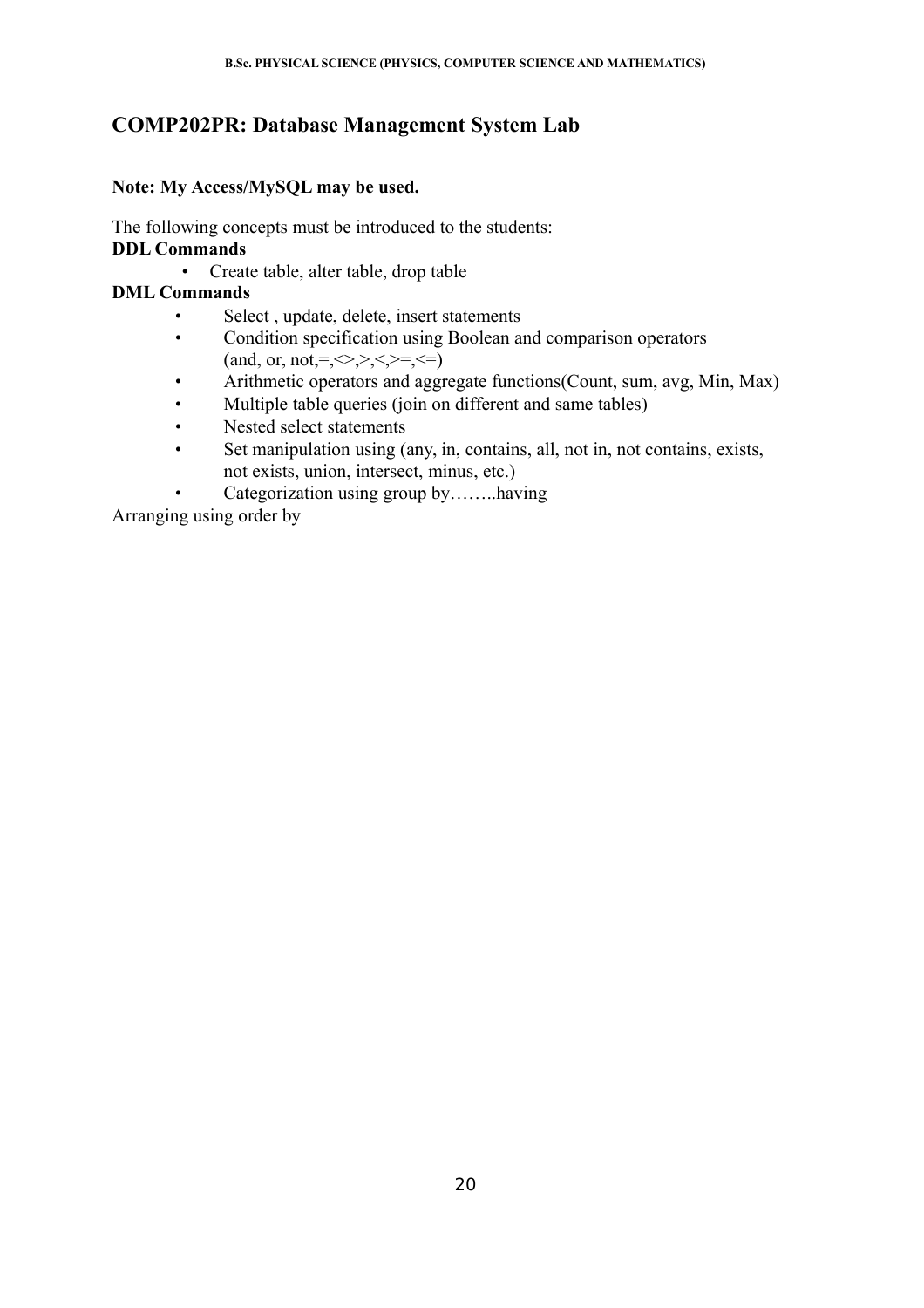## **COMP203TH: PHP Programming**

## **Unit-I**

**Introduction to PHP:** PHP introduction, inventions and versions, important tools and software requirements (like Web Server, Database, Editors etc.), PHP with other technologies, scope of PHP, Basic Syntax, PHP variables and constants, Types of data in PHP , Expressions, scopes of a variable (local, global), PHP Operators : Arithmetic, Assignment, Relational , Logical operators, Bitwise , ternary and MOD operator, PHP operator Precedence and associativity.

#### **Unit-II**

**Handling HTML form with PHP:** Capturing Form Data, GET and POST form methods, Dealing with multi value fields, Redirecting a form after submission

**PHP conditional events and Loops: PHP IF Else conditional statements (Nested IF and** Else), Switch case, while ,For and Do While Loop, Goto , Break ,Continue and exit

### **Unit-III**

**PHP Functions:** Function, Need of Function, declaration and calling of a function, PHP Function with arguments, Default Arguments in Function, Function argument with call by value, call by reference, Scope of Function Global and Local

**Array:** Anatomy of an Array ,Creating index based and Associative array ,Accessing array, Looping with Index based array, with associative array using each() and foreach(), Some useful Library function.

### **Unit-IV**

**String Manipulation and Regular Expression:** Creating and accessing String , Searching & Replacing String, Formatting, joining and splitting String , String Related Library functions, Use and advantage of regular expression over inbuilt function. Use of preg\_match(), preg\_replace(), preg\_split() functions in regular expression

- 1. Steven Holzner, "PHP: The Complete Reference Paperback", McGraw Hill Education (India), 2007.
- 2. Timothy Boronczyk, Martin E. Psinas, "PHP and MYSQL (Create-Modify-Reuse)", Wiley India Private Limited, 2008.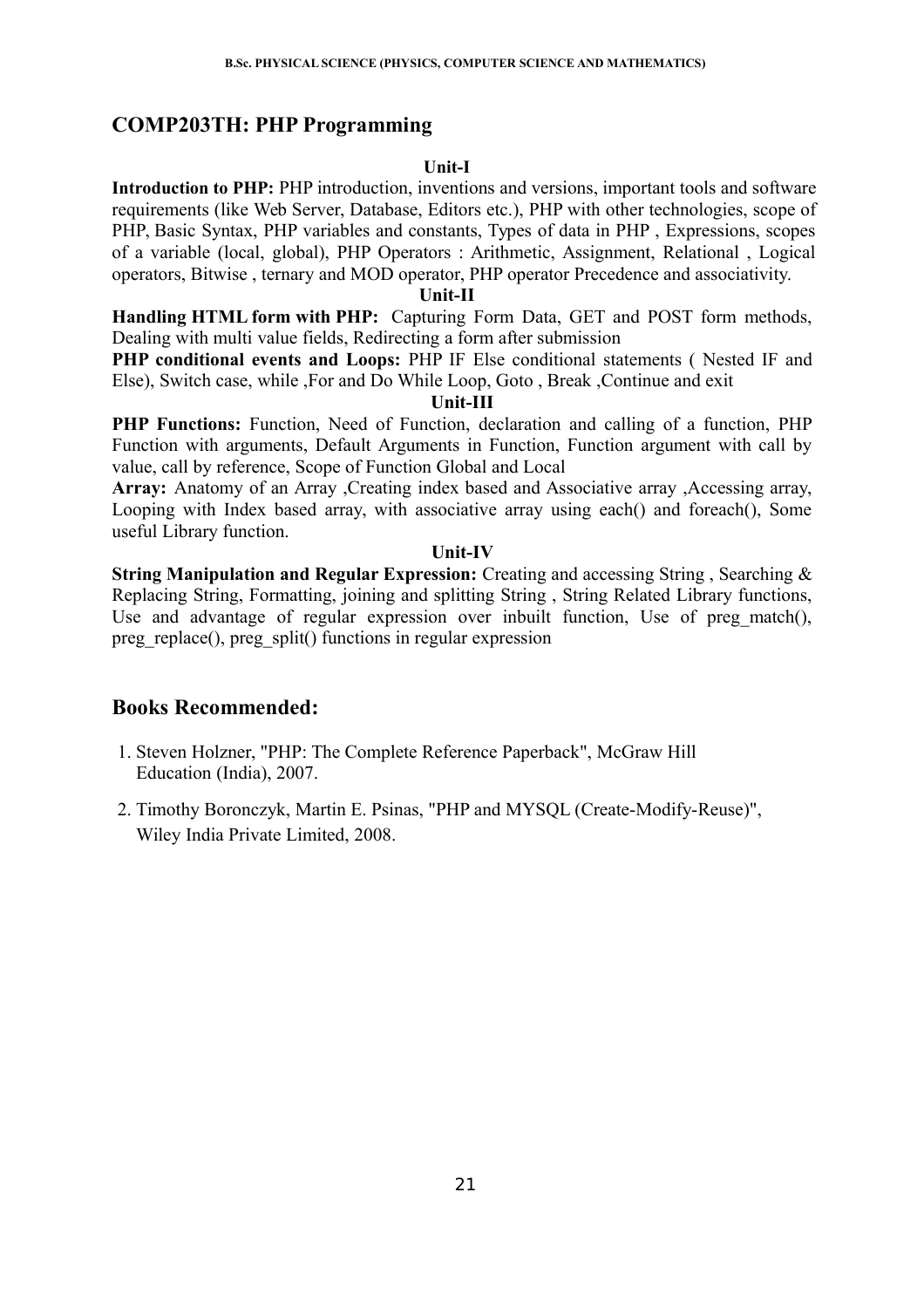## **COMP301TH: Operating System**

## **Unit-I**

**Introduction:** System Software, Resource Abstraction, OS strategies. **Types of operating systems** - Multiprogramming, Batch, Time Sharing, Single user and Multiuser, Process Control & Real Time Systems.

#### **Unit-II**

**Operating System Organization**: Factors in operating system design, basic OS functions, implementation consideration; process modes, methods of requesting system services – system calls and system programs.

**Process Management :** System view of the process and resources, initiating the OS, process address space, process abstraction, resource abstraction, process hierarchy, Thread model

**Scheduling:** Scheduling Mechanisms, Strategy selection, non-pre-emptive and pre-emptive strategies.

## **Unit-III**

**Memory Management:** Mapping address space to memory space, memory allocation strategies, fixed partition, variable partition, paging, virtual memory

**Unit-IV**

**Shell introduction and Shell Scripting:** shell and various type of shell, Various editors present in Linux, Different modes of operation in vi editor, What is shell script, Writing and executing the shell script, Shell variable (user defined and system variables), System calls, Using system calls

### **Text Book:**

1. Silberschatz, Galvin "Operating System Concepts", Addison Wesley Publishing Company, 1989.

## **Reference Books:**

1. William Stallings, "Operating Systems", Macmillan Publishing Company.

2. Deitel H.M., "An Introduction To Operating System", Addison Wesley Publishing Company, 1984.

3. Tanenbaum, A.S., "Modern Operating System", Prentice Hall of India Pvt. Ltd. 1995.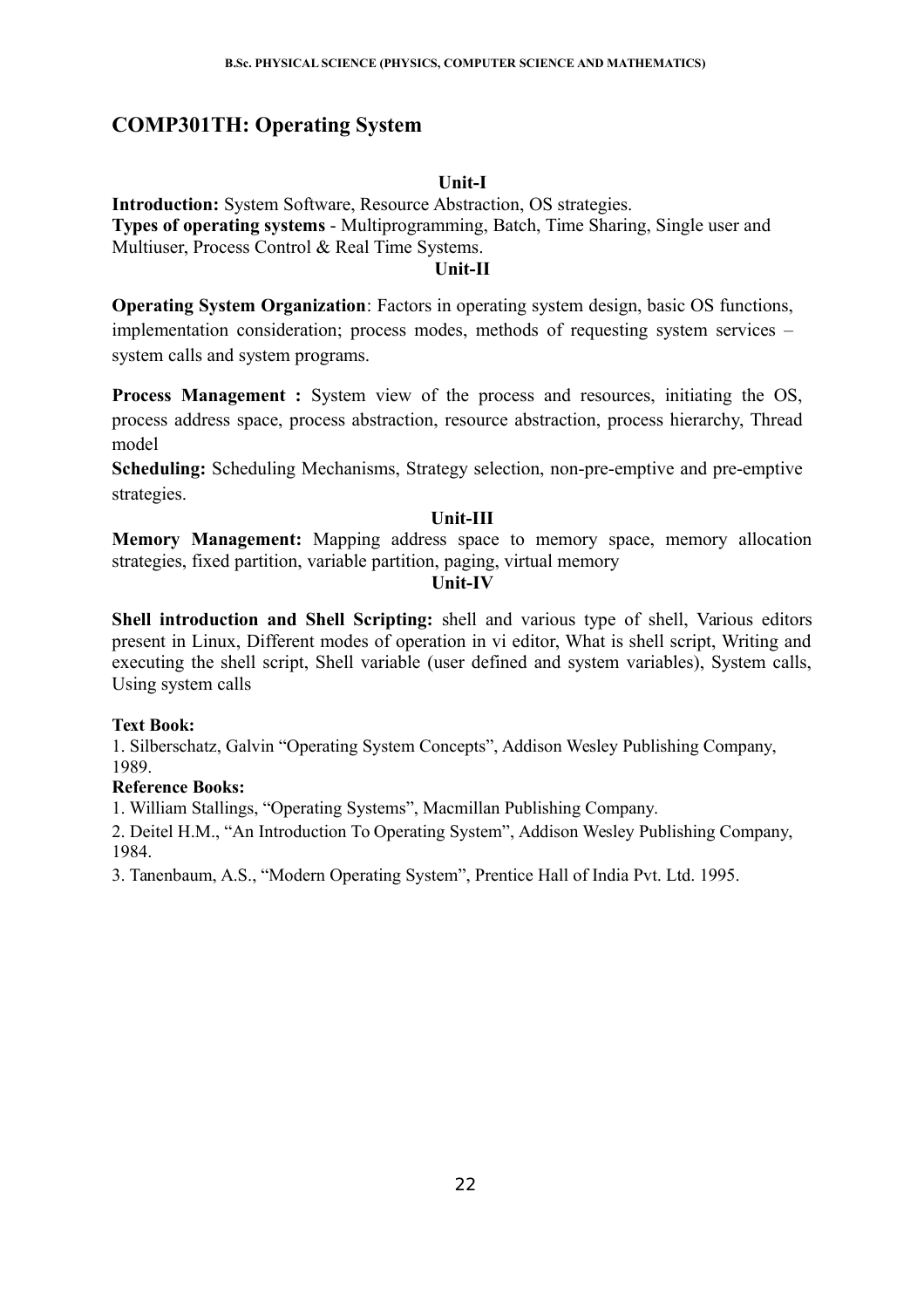## **COMP302TH: Data Structure and File Processing**

#### **Unit-I**

**Basic Data Structures:** Abstract data structures- stacks, queues, linked lists and binary trees. Binary trees, balanced trees**.**

#### **Unit-II**

Searching: Internal and external searching, Memory Management: Garbage collection algorithms for equal sized blocks, storage allocation for objects with mixed size**.**

#### **Unit-III**

**Physical Devices:** Characteristics of storage devices such as disks and tapes, I/O buffering. Basic File System Operations: Create, open, close, extend, delete, read-block, write-block, protection mechanisms.

#### **Unit-IV**

**File Organizations:** Sequential, indexed sequential, direct, inverted, multi-list, directory systems, Indexing using B-tree, B+ tree.

- 1. M.T. Goodrich, R. Tamassia and D. Mount, "*Data Structures and Algorithms in C++"*, John Wiley and Sons, Inc., 2004.
- 2. T.H. Cormen, C.E. Leiserson, R.L. Rivest and C. Stein, "*Introduction to Algorithms",* 2nd Ed., Prentice-Hall of India, 2006.
- 3. Robert L. Kruse and A.J. Ryba, "*Data Structures and Program Design in C++"*, Prentice Hall, Inc., NJ, 1998.
- 4. B. Stroupstrup, "*The C++ Programming Language"*, Addison Wesley, 2004.
- 5. D.E. Knuth, "*Fundamental Algorithms* (Vol. I)", Addison Wesley, 1997.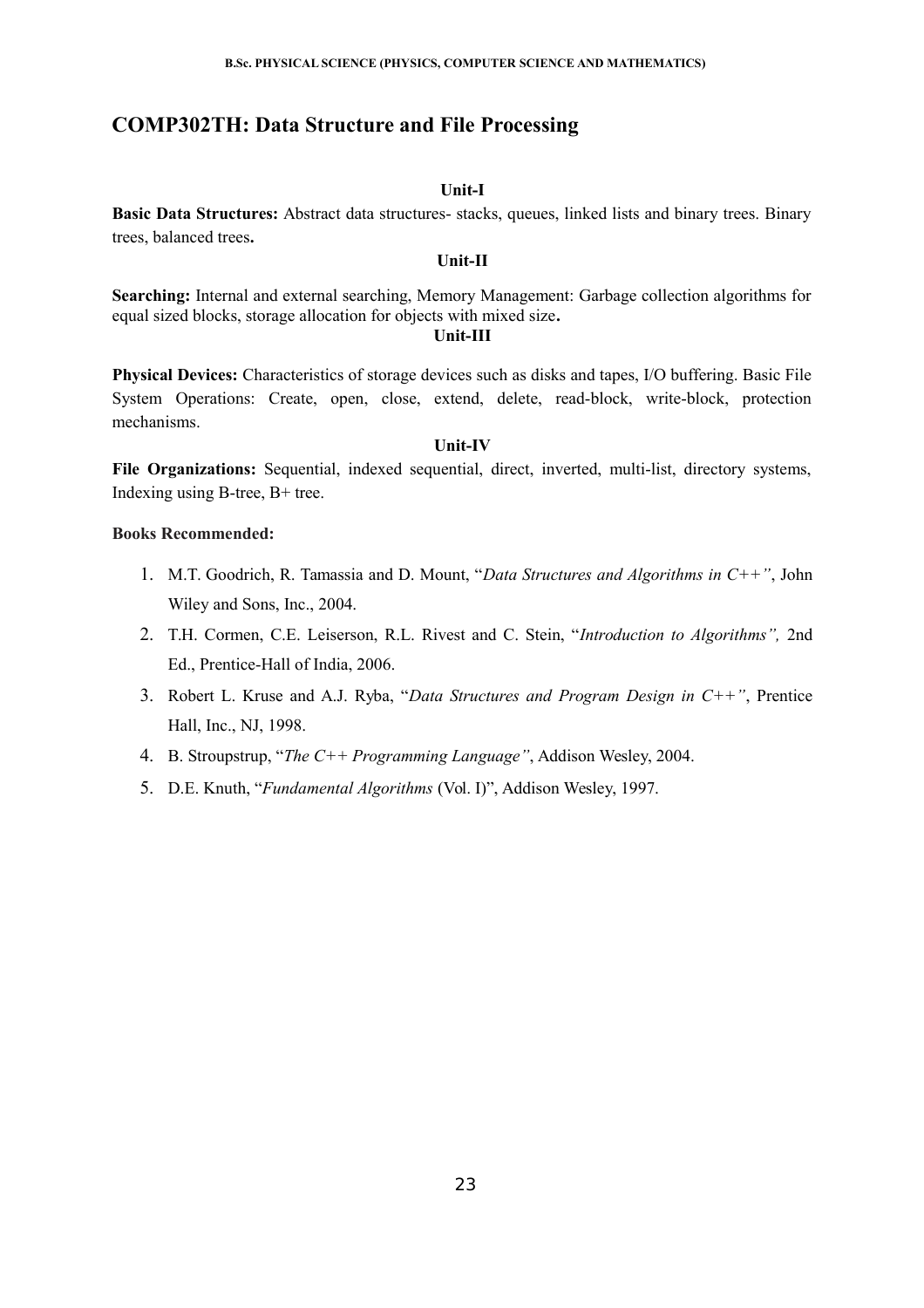## **COMP302PR: Data Structure and File Processing Lab**

- 1. Write a program to implement PUSH and POP operations of stack using arrays.
- 2. Implement Singly Link List programs for Insertion, Deletion, searching and traversing.
- 3. Write a program to implement PUSH and POP operations of stack using Link list.
- 4. Write a program to implement Binary Tree using Link List.
- 5. Write a program to count the number of nodes in a link list.
- 6. Implement Queue programs for insertion and deletion using arrays.
- 7. Implement Queue programs for insertion and deletion using Link List.
- 8. Write a program to delete duplicate elements from an array of 20 integers.
- 9. Write a program to implement linear search.
- 10. Write a program to implement binary search.